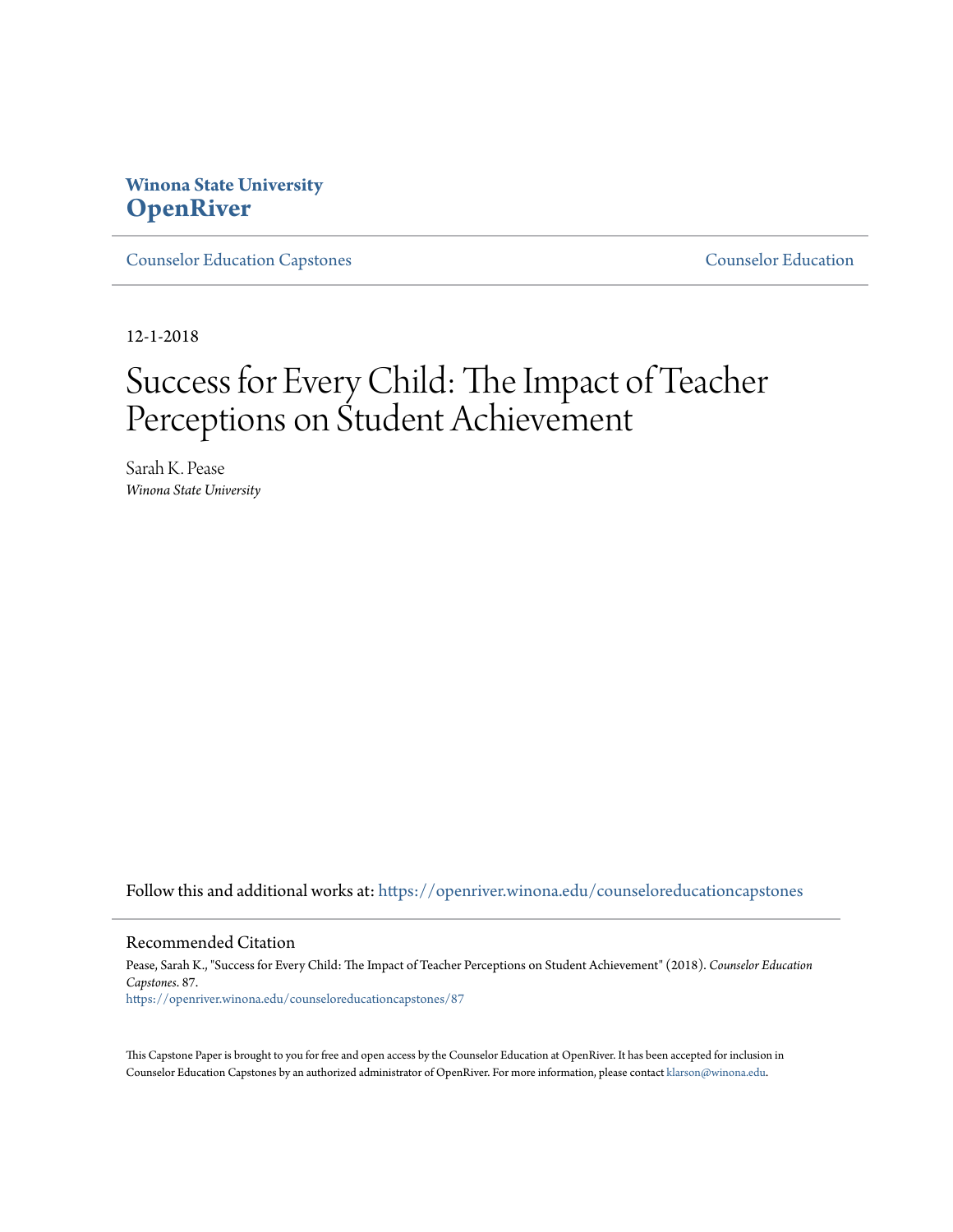Success for Every Child: The Impact of Teacher's Perceptions on Student Achievement Sarah K. Pease Winona State University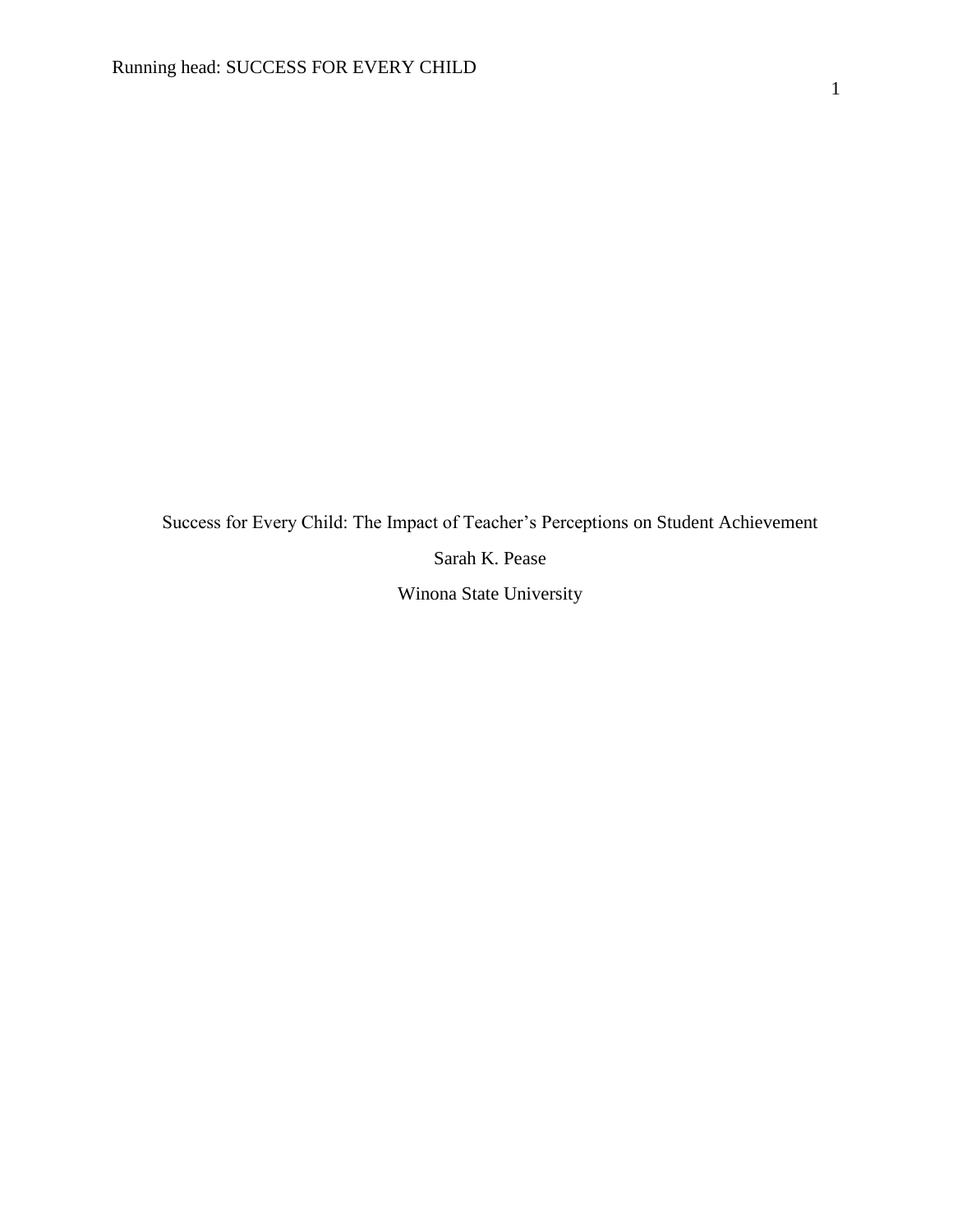Winona State University

College of Education

Counselor Education Department

# CERTIFICATE OF APPROVAL

\_\_\_\_\_\_\_\_\_\_\_\_\_\_\_\_\_\_\_\_\_\_\_\_\_\_

# CAPSTONE PROJECT

Success for Every Child: The Impact of Teacher Perceptions on Student Achievement

\_\_\_\_\_\_\_\_\_\_\_\_\_\_\_\_\_\_\_

This is to certify that the Capstone Project of

Sarah Kathryn Pease

Has been approved by the faculty advisor and the CE 695 – Capstone Project

Course Instructor in partial fulfillment of the requirements for the

Master of Science Degree in

Counselor Education

Capstone Project Supervisor:

Name

Approval Date: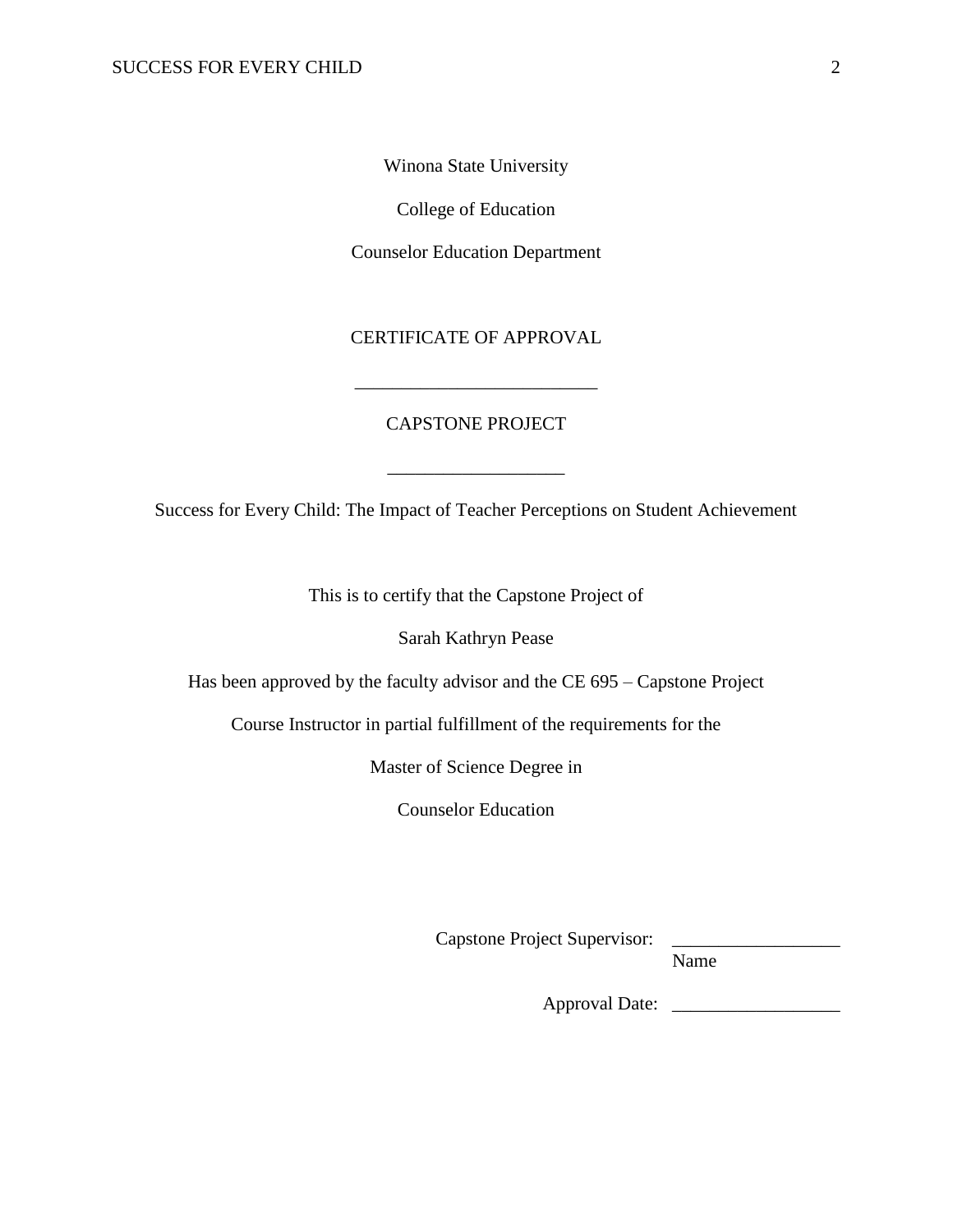# **Abstract**

The way a teacher perceives students may affect how they treat them. This may stem from biases that teachers may or may not be aware of. Every human has biases against certain people (Johnson, 2013). These biased perceptions might stem from past experiences, uncertainty, physical appearance, or other reasons. Because perception influences teachers' responses to students, it is necessary to discuss how impactful teacher perceptions are on students in the educational system. Because teachers have a powerful position in students' daily lives, they likely have an effect on student learning as well as their self-efficacy.

Students from minority cultures are underrepresented in advanced academic programs such as, Advanced Placement courses, college readiness courses, and gifted and talented programs (Kenyatta, 2012). These programs are largely based on teacher referral and when fewer educational opportunities are given to students of color, the achievement gap increases. Additionally, there are gender discrepancies in the educational system (Dell'Angelo, 2016). Teachers may challenge male students more frequently based on beliefs they have about both sexes. Moorman and Wicks-Smith (2012) found that students of lower socio-economic status were perceived more poorly than their middle-class and upper-class peers and that this is in direct correlation of academic achievement for students from a lower socio-economic family.

Furthermore, teacher perceptions affect student's socially. Hughes, Zhang, and Hill (2006) found that students who are perceived as 'good kids' by their teachers and have positive relationships with them are also received positively by their peers. The opposite is true as well,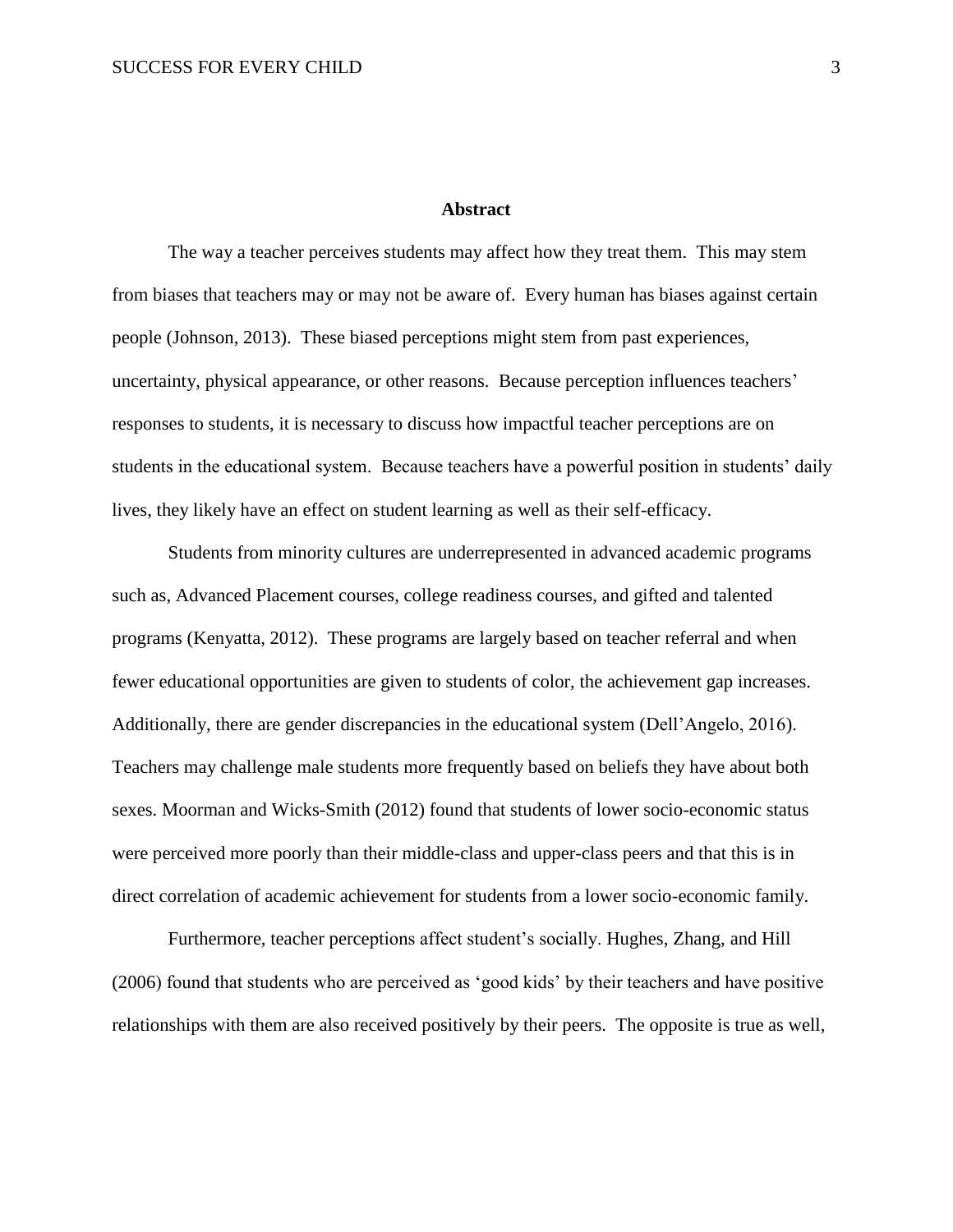# SUCCESS FOR EVERY CHILD 4

where students who are perceived as 'bad kids' by their teachers are not received well by their peers, and thus, struggle more socially.

School counselors, who are change agents in the school system, can encourage schoolwide interventions to help teachers become aware of their own biases and give them tools in order to treat all students equally. These interventions may change school culture and lessen achievement gaps.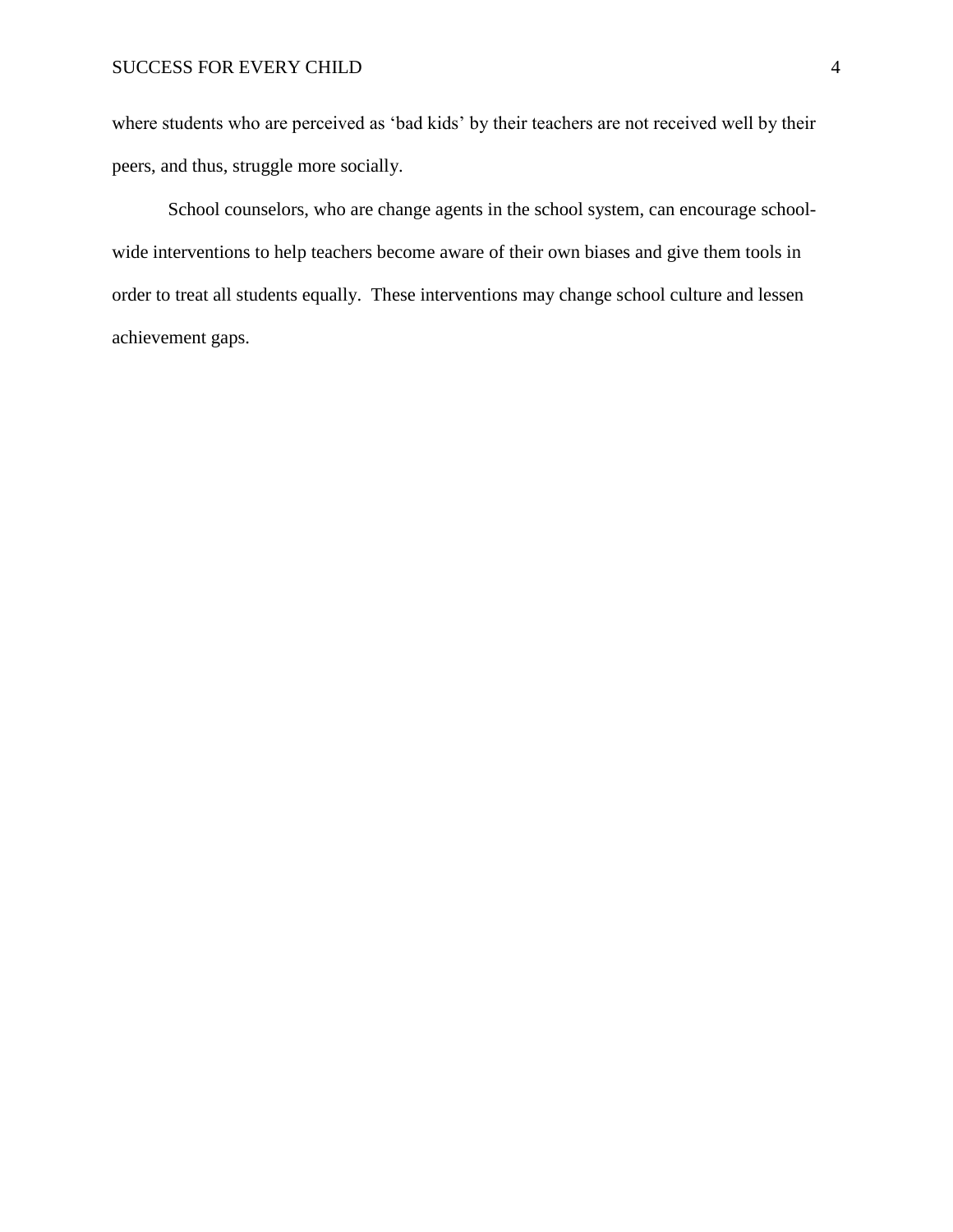#### **Success for Every Child: The Impact of Teacher Perceptions on Student Achievement**

"When we expect certain behaviors of others, we are likely to act in ways that make the expected behavior more likely to occur" (Rosenthal, 1985). This statement can be explained using The Pygmalion Effect. The Pygmalion Effect is the self-fulfilling prophesy that demonstrates how teacher expectations affect student performance. In 1968, Rosenthal and Jacobson introduced this concept after going into a school and selecting 20% of the students at random. Teachers were informed that these students showed "unusual potential for intellectual growth" (Niari, Manousou, & Lionarakis, 2016, p. 37). They were told that these students would show this growth throughout the year. When the students were tested eight months later, Rosenthal and Jacobson found that the randomly selected students scored significantly higher than their peers. These scores were the result of how teachers responded to these students throughout the year (Niari, Manousou, & Lionarakis, 2016). Teacher expectations transcend into personal biases as well. When teachers come in with their own perceptions of students, this still effects the ability for students to achieve because students are meeting the expectations of those setting them. If a teacher anticipates that a student will do well, the teacher may unconsciously treat this child differently because of their expectations and therefore, the student will meet these expectations and thrive. However, if a teacher does not expect a student to do well, the student will also meet this expectation and do poorly.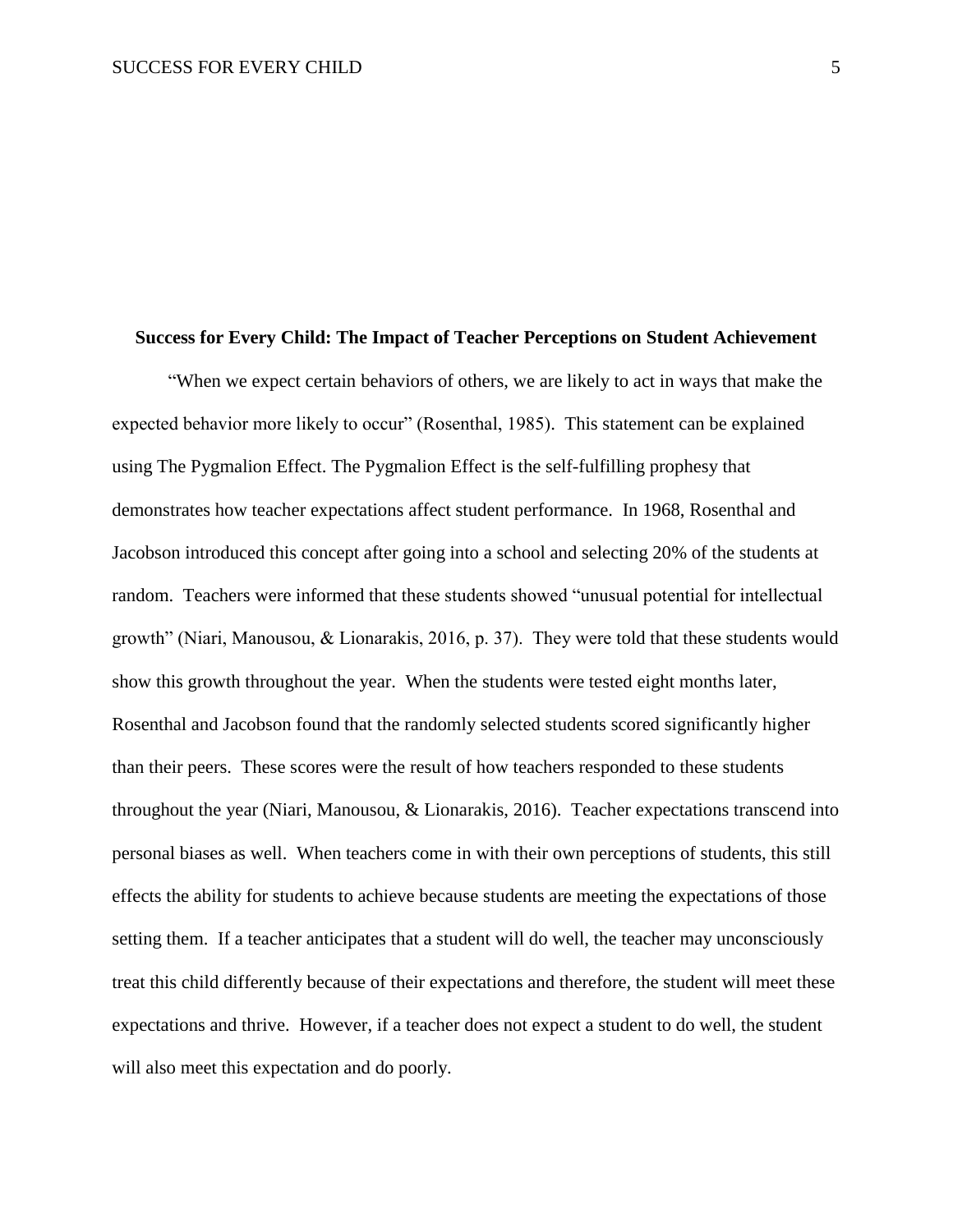Because teachers have the powerful position in a student's daily life, teachers likely have an effect on student learning and their self-efficacy. Race, socio-economic status, and gender are all factors that can influence teachers' perspectives on students. These perceptions effect students academically, socially, and may limit their opportunities for advanced classes or gifted programs. Students from minority cultures as well as lower socio-economic status achieve much lower than their White, middle-class or upper-class peers (Dell'Angelo, 2016). In fact, the chances of failure to graduate goes up for minority students and for students of lower socioeconomic status (Soumah & Hoover, 2013). This is not a reflection of student abilities as much as it is a reflection of who is staffing the school system and who it is designed to serve.

Teachers work hard to teach all students and lead them towards academic success. Unfortunately, biases impede student success (Soumah & Hoover, 2013). Teacher's perceptions of their students and what they expect them to be able to achieve impacts their school experience. The following paper will discuss these issues with more depth as well as offer solutions that will promote student success in all areas, regardless of race, social class, or gender. Additionally, teacher bias can affect students socially and how successful a student may be at making friends. It also may result in unfair discipline. Biases that impede student academic and social success call for interventions at the teacher, student, and school-wide level. The hope is by implementing these interventions every student has an equal chance at success and will not be hindered by the perceptions of those around them.

#### **Literature Review**

The way a teacher perceives a student affects how they interact with them. Most often, a teacher's perception is based on race, gender, and socioeconomic status (Hansen, 2016). Attribution theory can be defined as "the inferences that observers make about the causes of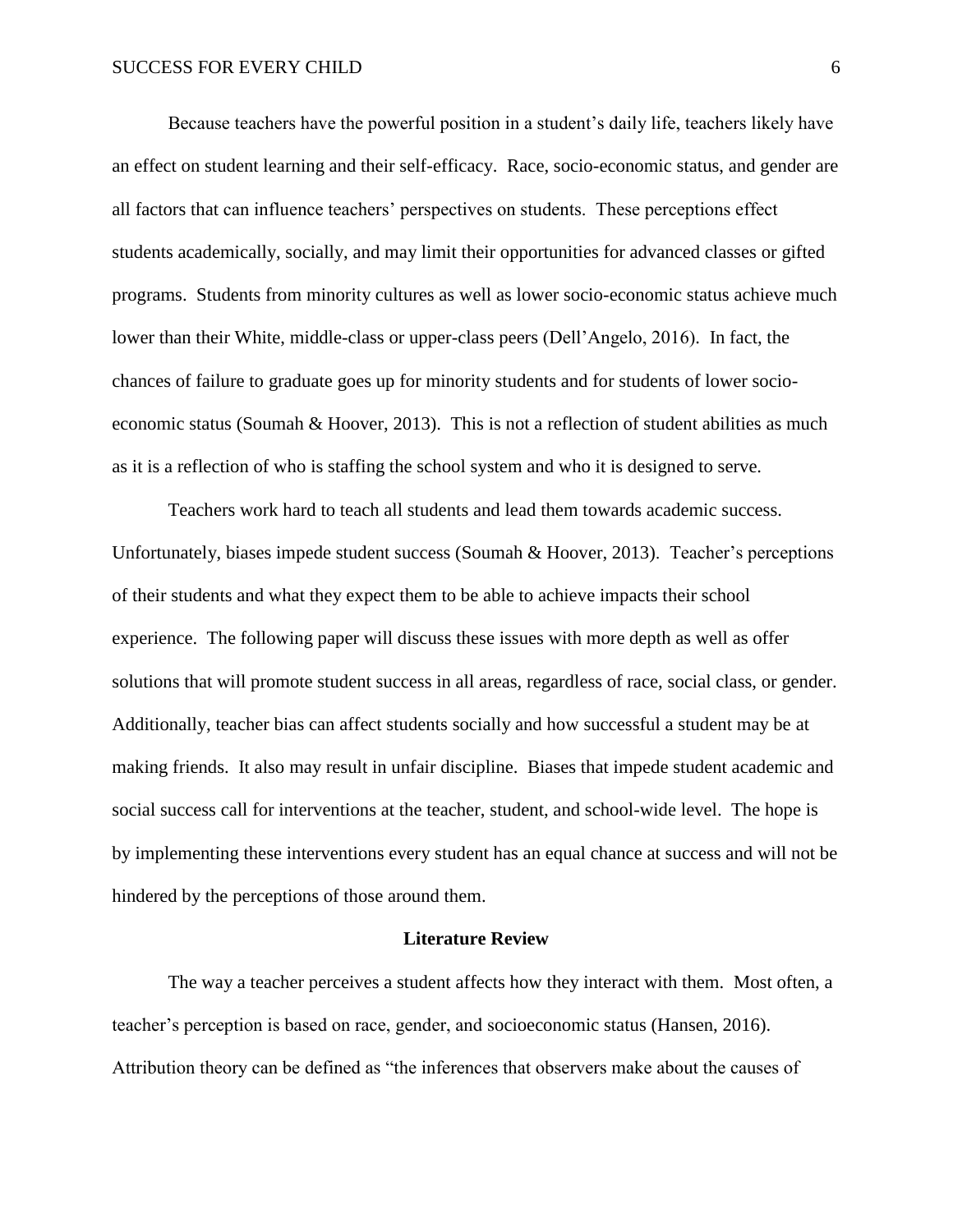# SUCCESS FOR EVERY CHILD 7

behavior, either their own or those of other people" (Brady & Woolfson, 2008, p. 529).

Attribution theory can be broken into three parts: locus of causality, stability, and controllability. Locus of causality speaks to the source of the attribution, whether there is an internal or external reason for the behavior. Stability describes to how consistent the cause appears. Controllability refers to the level of control an individual has over the behavior. A teacher attributes behavior, whether academic or social, through these channels (Brady & Woolfson, 2008).

A teacher may attribute a behavior incorrectly and form a poor perception of the student. For example, a student may be having a bad day and walk past a teacher when the teacher says hello. Thus, the teacher may attribute this behavior incorrectly as disrespect toward authority, so then may have a negative view of the student in future interactions. Or perhaps there is no outstanding event that creates a positive or negative perception of a student other than first impressions or implicit biases about race, gender, or socio-economic status. These perceptions influence how the teachers interact with students from greetings and responding to behaviors, to general teaching practices. Teacher perception can be to the detriment or the benefit of the student and the student's achievement (Brody & Good, 1974). Brody and Good found a link between teachers' view of their students and the students' ability to succeed in the classroom. Not only did teachers develop biases early in the school year, but they were very rarely influenced by the students to change their perceptions. In accordance with the idea of the selffulfilling prophecy, another study found that students ended up performing academically to the extent that their teachers had expected them to (Dell'Angelo, 2016). Hansen (2016) states that "teacher perceptions filter down to students through classroom interaction, that in turn influences children's perceptions of their own ability, their motivation, engagement in school, and ultimately, their achievement" (p. 329).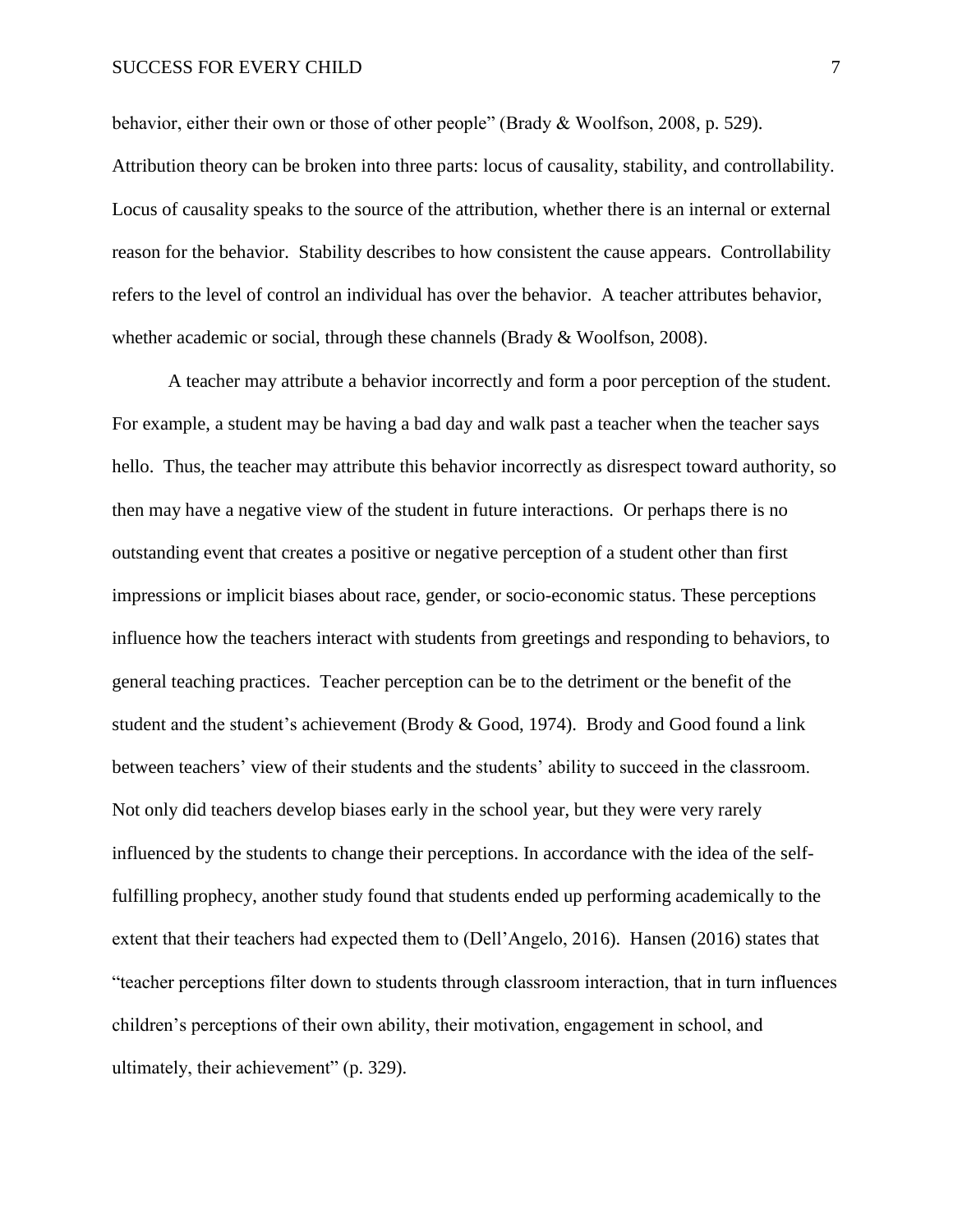Teacher perceptions may also affect school climate. According to Karakus (2017),

school climate refers to "the quality and character of school life" (p. 787). School climate would also include how safe and understood students feels in the school building, and how students feel perceived by the adults around them (Karakus, 2017). Therefore, school climate is based on the experiences of students and teachers and how they feel about these experiences. Essentially, the school climate will reflect "the norms, goals, values, interpersonal relationships, teaching and learning practices, and organizational structures" of the school (Karakus, p. 787). Although most administrators would agree that school climate plays a part in student success, it is often difficult to change and not often considered as an important factor to increase test scores. Wang (2017) states that "a caring, safe, and gender-inclusive learning environment is essential for students' success" (p. 2). Shindler, Jones, Williams, Taylor, and Cardenas (2016) take it even further by claiming, "the quality of the climate appears to be the single most predictive factor in any school's capacity to promote student achievement" (p. 9). Relationships between students, teachers, and other staff personnel are key factors that play into school climate. Again, this comes back to the importance of teacher perception and how they communicate their perceptions to their students. Teachers play a huge role how students feel about themselves in the school, and subsequently, in student success.

# **Perceptions based on Race**

There are very few people who would argue that teachers have no biases. However, it is not always known just how influential these biases may be on student success. Elhoweris, Mutua, Alsheikh, and Holloway (2005) state that teachers generally have negative stereotypes and "inaccurate perceptions of the abilities of children from different cultural backgrounds" (p. 26). Students who are of a minority culture are underrepresented in high-academic groups, such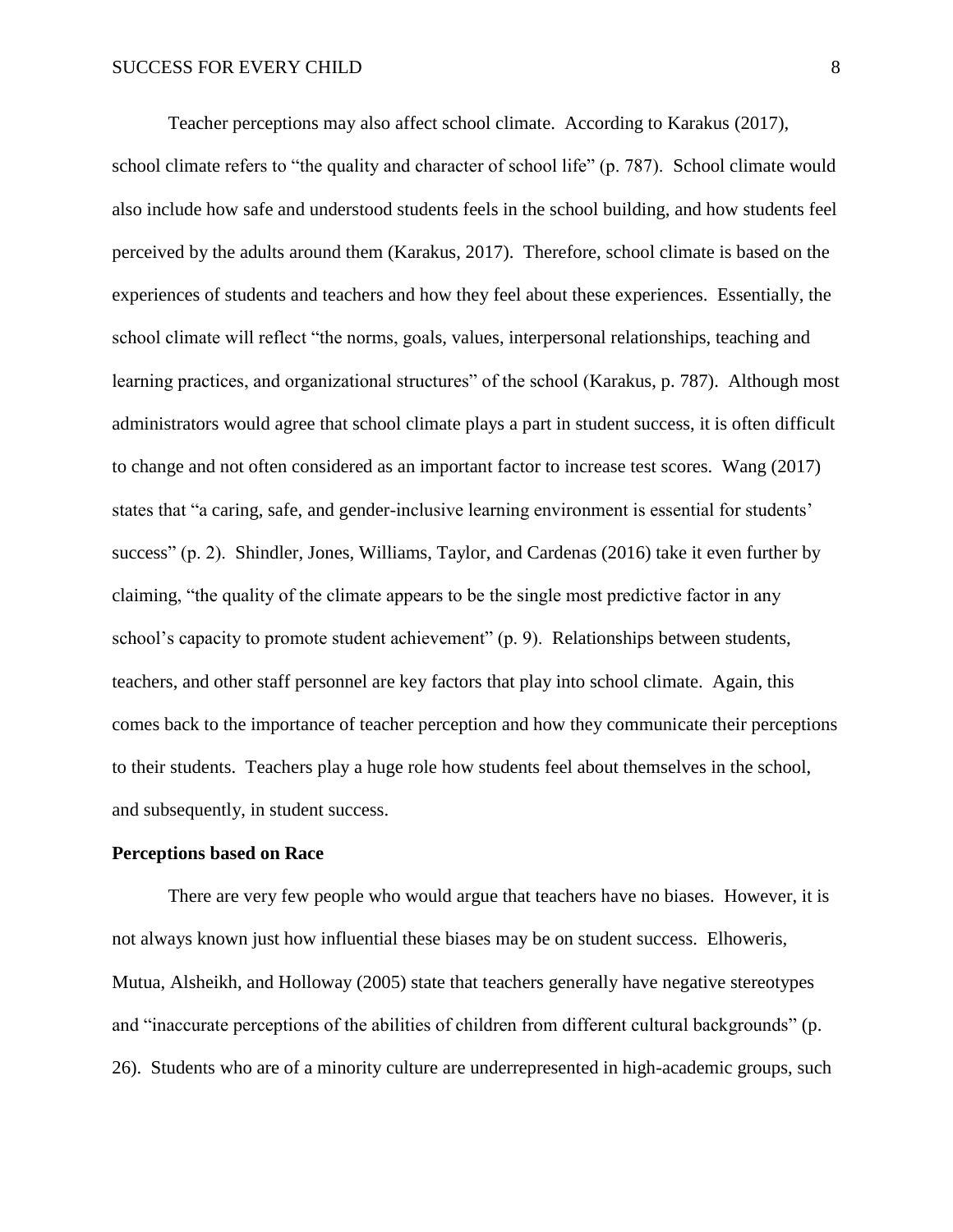as gifted and talented programs. Since qualification for these programs is largely based on teacher recommendation (Elhoweris, Mutua, Alsheikh, & Holloway, 2005), the combination of inaccurate perceptions of students of color and the need for a recommendation leads to achievement gaps for students of color (Barnes & Eadens, 2014). Students of color could achieve more academically but are often held back because teachers have not anticipated more from them (Kenyatta, 2012). Additionally, students of color are more likely to face suspension in situations where their White peers did not receive that punishment (Kenyatta, 2012). Furthermore, Barnes and Eadens (2014), suggest that "educators have a disconnection with students of color" (p. 26). These lowered expectations may explain the statistic that students of color are twice as likely to fail to graduate if they are unsuccessful in their first year of high school (Barnes & Eadens, 2014).

Students of color may be at risk because of their teacher's perceptions of them. Although this is not universally true, it is not uncommon for individuals to have biases against people who are different than themselves. According to Elhoweris, Mutua, Alsheikh, and Holloway (2005), 80% to 90% of teachers in the United States are of European decent, American and middle class. This means that students of other ethnicities are likely to be spend their school day as the minority of both teachers and students and that those around them may not understand the culture from which they are coming simply because it is different than that of European decent. Soumah and Hoover (2013) researched the effect of teacher perspective and racial prejudices linked to student success. Part of their data collection involved having open conversations with students of color. They found that many students of color felt ignored by teachers and did not believe teachers believed they could succeed: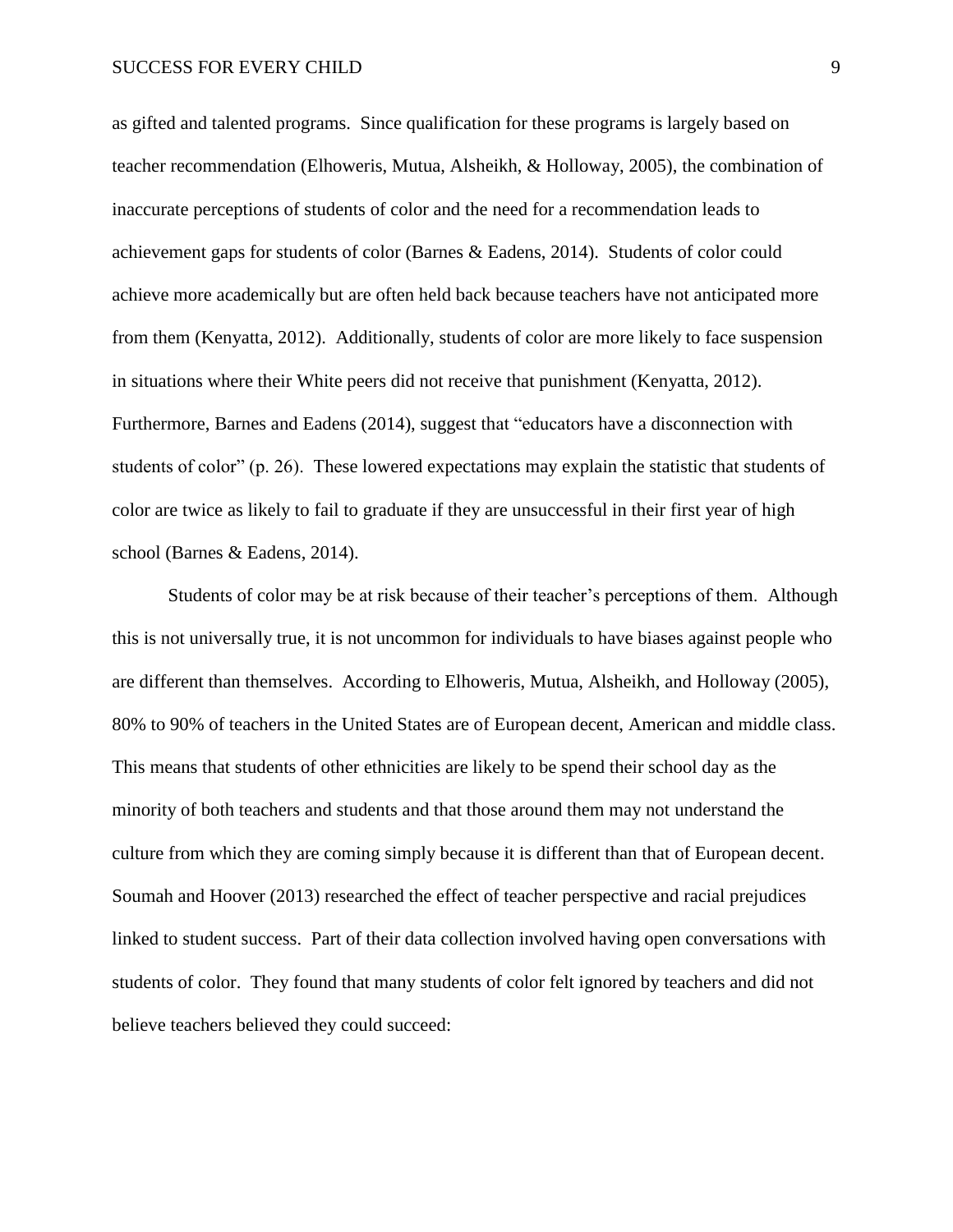[Teachers] think we can drop out of school; most of them think that. They think we don't care about school, we gonna drop out before we graduate. Sometimes they don't even try us, and I think this is because of stereotypes. They think that like Hispanic girls, they just gonna get pregnant before they graduate, and they just gonna sell drugs and stuff like that. (Louisa, age 16) (Soumah  $&$  Hoover, p. 21)

In this study, students argued that it was the lack of teacher expectations that fueled their lack of motivation. McGrady and Reynolds (2013) point out that not all racial stereotypes held by White teachers are negative. For example, Asian American children are often believed to be a "model student." However, some Hispanic children are perceived as "uninvolved and having lesser ability" (p. 86). If teachers make predictions about students before getting to know them, their abilities, and their work-ethic, it is possible that these decisions have been based on biases. These racial biases can follow students from class to class, and grade to grade if intervention does not occur.

#### **Perceptions Based on Gender**

Additionally, research has shown that there are also gender discrepancies when it comes to teacher perceptions (Dell'Angelo, 2016). Historically, girls have faced obstacles for obtaining the same opportunities as their male counterparts. Most would like to believe that the United States has made changes to give girls equal access and opportunity in education. However, discrepancies between males and females can still be found in schools. For example, teachers are more likely to attribute male success to ability and female success to effort (Dell'Angelo, 2016). In addition, research indicates that boys are consistently given "more instructional time, teacher attention, and praise and are called on more often than girls" (Bianco, Harris, Garrison-Wade, & Leech, 2011, p. 172). The same authors revealed that when given the choice between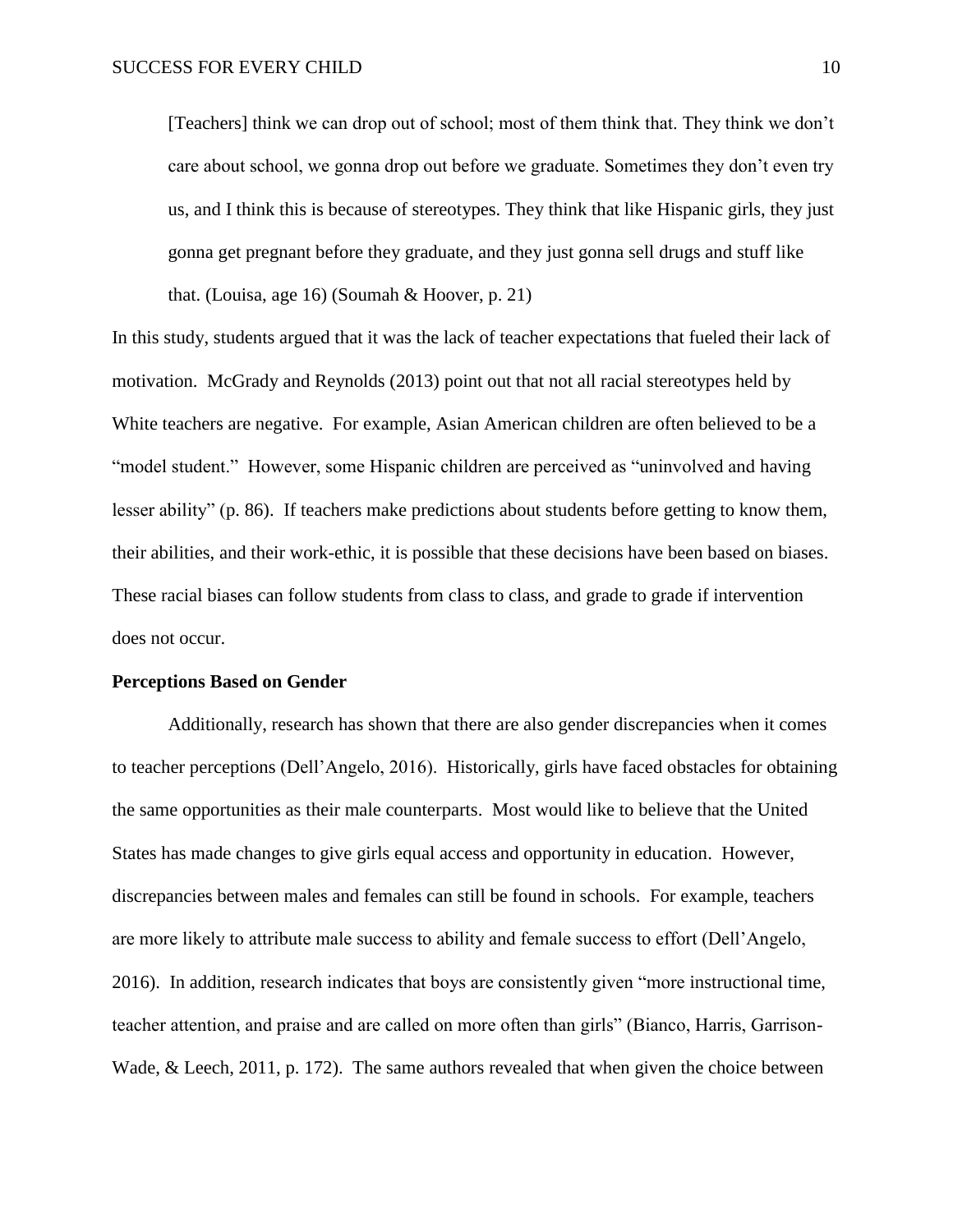calling on a boy or girl, science teachers called on boys 80% of the time. Unintended gender biases may negatively influence referrals made by teachers to challenge students academically, such as recommending students for advanced courses or sharing of enrichment opportunities such as camps and courses offered outside the school system. Gender biases may impede the fostering of a healthy school culture in which all genders can thrive.

### **Perception Based on Socioeconomic Status**

When students do not have support from their teachers (verbally or nonverbally), they are less likely to participate academically or socially at school. Moorman and Wicks-Smith (2012) state that individuals' attitudes towards those of lower socioeconomic status (SES) are significantly lower than attitudes towards middle-class or upper-class groups. This finding may correlate with other findings that show students from lower-class or poverty level families are more likely to underachieve than their peers, and they are more likely to not complete school (Wang, 2017). Attitudes based on SES mentioned previously would extend to students' perceptions of other students, as well as the teachers' perceptions.

In her research to determine how much teacher perspectives influence success rates among students of a lower SES, Dell'Angelo (2016) collected data from 31 high schools in a large urban area in the Northeastern United States. She was able to use a little over 1,000 surveys collected from these schools and found that "even in schools with high poverty, student achievement is higher when teachers perceive fewer obstacles" (p. 254). Dell'Angelo advocates in her findings that low socio-economic status does not need to be the final say for high academic achievement. In fact, when teachers are able to shift their perceptions of these students, they may, in fact, achieve at the same rate as their higher-income peers (Dell'Angelo, 2016).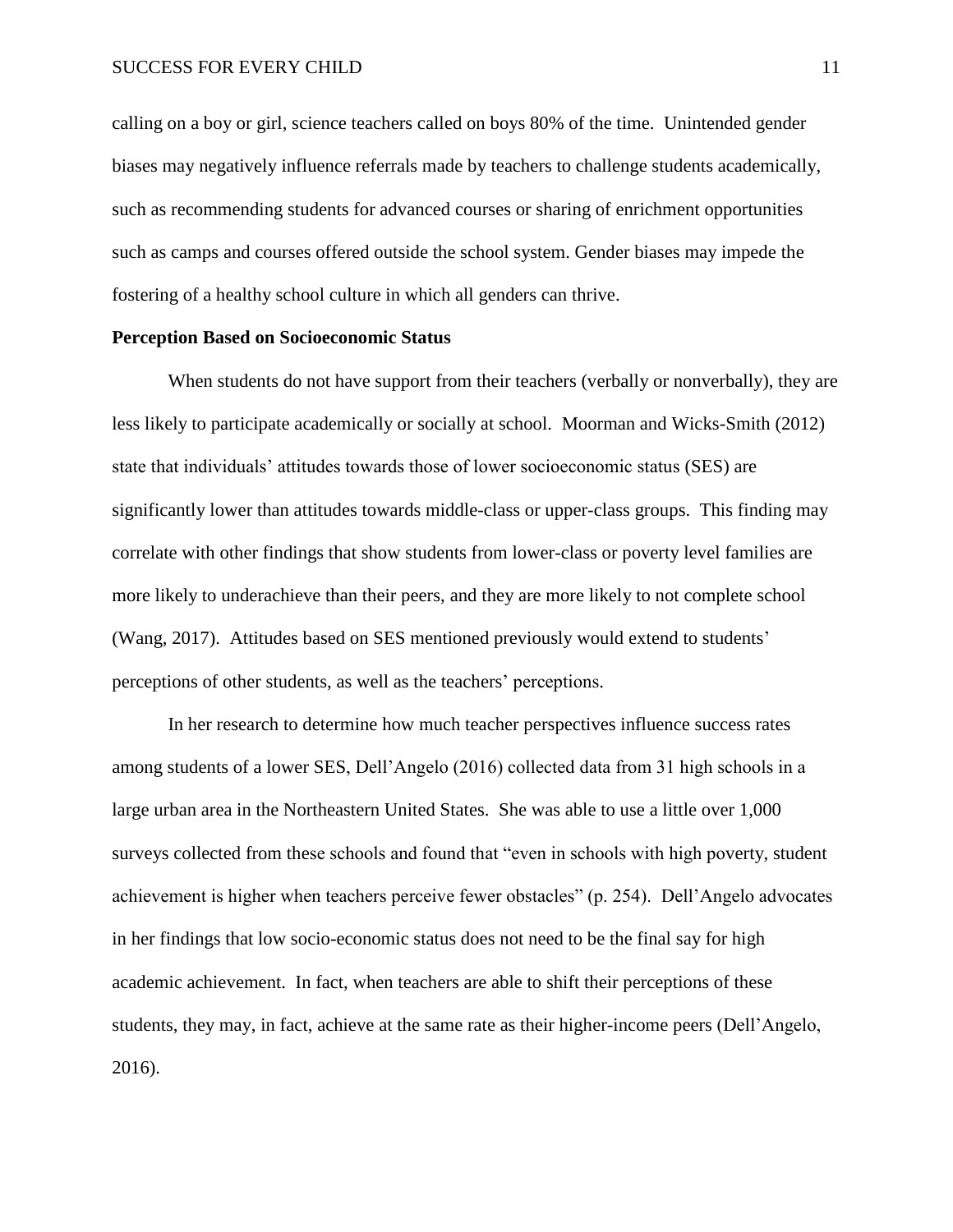# **Social Impacts**

As students learn and grow, peer interactions become equally important, and then more important than family interactions (Sigelman & Rider, 2017). However, students who are labeled or socially identified as 'bad kids' by the teacher, even if this is never explicitly stated, tend to be left out by their peers. According to Hendricks, Mainhard, Boor-Klip, and Brekelmans (2017), teachers are social referents to students. Social referencing theory is the idea that children will look to their caregivers to provide them with social cues regarding how to respond to people and situations around them. In a school setting, the teacher takes on the caregiver role and is, therefore, given this special ability to influence. The research by Hughes, Zhang, and Hill (2006) showed that students who were viewed by their classmates as "having a supportive relationship with the teacher" were more likely to be liked by their fellow peers. Hendricks et al. (2017) expanded on these previous findings and revealed that there is a link between teacher perceptions and the way a student selects a friend. Students will identify friends based on if they believe that peer is liked by the teacher.

Taking Hendricks and colleagues' findings a step further, it is possible, then, that students who are victims of a teacher's poor perception, are less likely to be approached by other students seeking friendship. This is connected to a tenant of social balance theory, in which a consistently positive or a consistently negative social relationship will lead to positive or negative attitudes (Heider, 1946). That is to say, if Student 1 likes Student 2, and Student 2 likes Student 3, Student 1 will choose to like Student 3 as well. Of course, the same can be said in reverse, when Student 2 or Student 3 is disliked and has negative attitudes towards him or her. Then, if Teacher 1 likes Student 1, then Student 2 may also like Student 1 or the converse may be true. Thus, social balance theory suggests when teachers have positive perceptions of students, this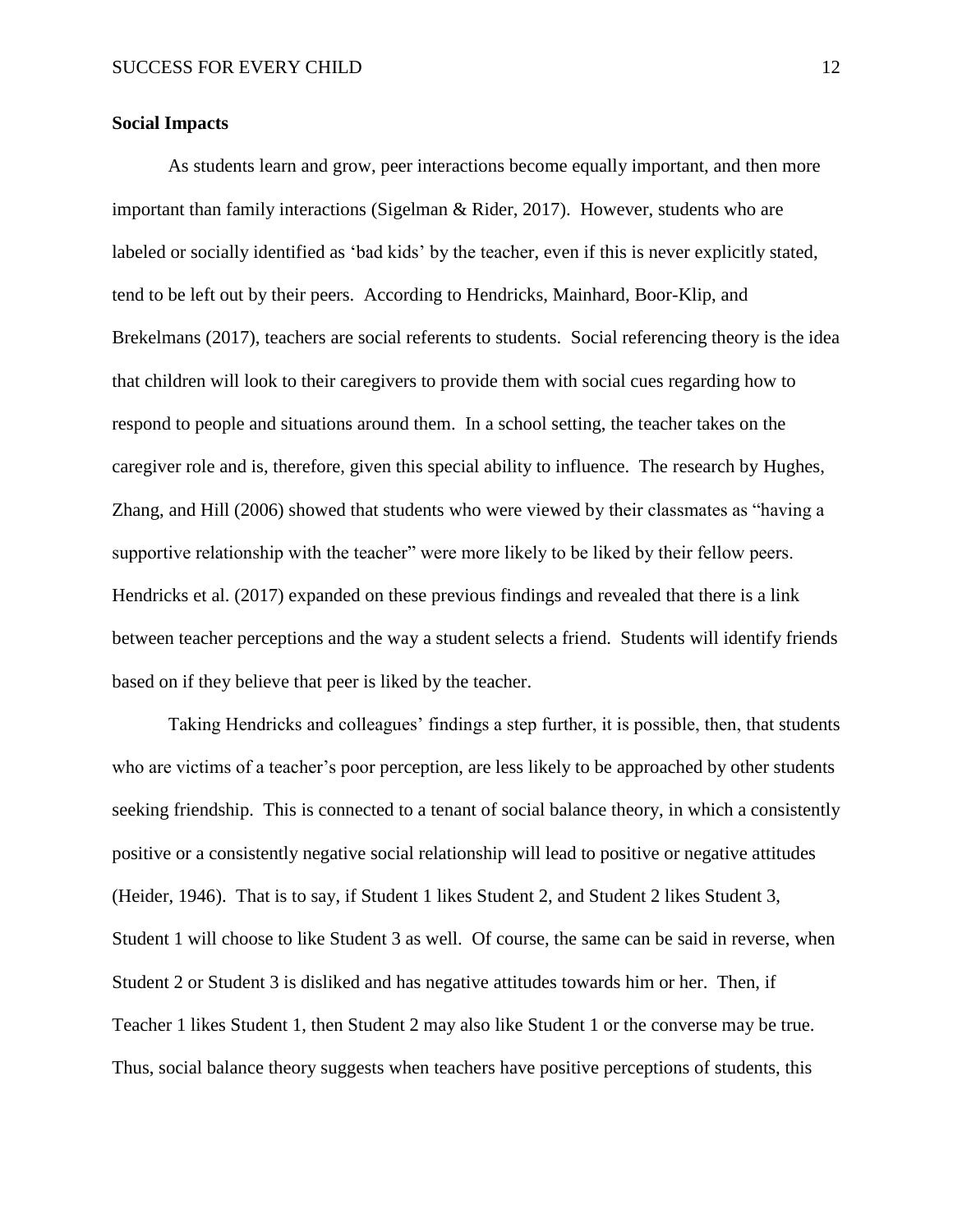helps students to succeed more readily socially (Hendricks, Mainhard, Boor-Klip,  $\&$ Brekelmans, 2017).

# **Biased Referrals for Gifted and Talented Programs**

Additionally, there is less room for academic growth when teachers form biases about students. Teachers are largely responsible for providing referrals to students and giving them opportunities for growth. Often, teachers will select students who they believe can be successful when challenged even more and will recommend them for AP (Advanced Placement) or International Baccalaureate (IB) courses or a Gifted and Talented program. However, once again, these recommendations may not be accessible to all students based on teacher perception alone. Bianco, Harris, Garrison-Wade, and Leech (2011) remark that "teachers' biases and stereotypic expectations of students have contributed to the underrepresentation of students from certain populations receiving gifted services" (p. 171). The authors go on to explain that teachers may have a limited way of thinking about students and that this alters their recommendations. In fact, this deficit in thinking blurs teachers' abilities to focus on what a student is capable of. They found that some African American high school students who were above the required criteria to qualify for gifted programs had simply "never been referred by their teachers for initial screening" (p. 171). This becomes especially disheartening when realizing that most programs feel that the most important factor to admitting students into gifted or advanced programs is teacher referral (Bianco, Harris, Garrison-Wade, & Leech, 2011). Moreover, Neumeister, Adams, Pierce, Cassady, and Dixon, (2007) state that throughout the past 30 years, "African Americans, Native Americans, and Hispanic students have been consistently underrepresented in gifted programs whereas White and Asian Americans have been consistently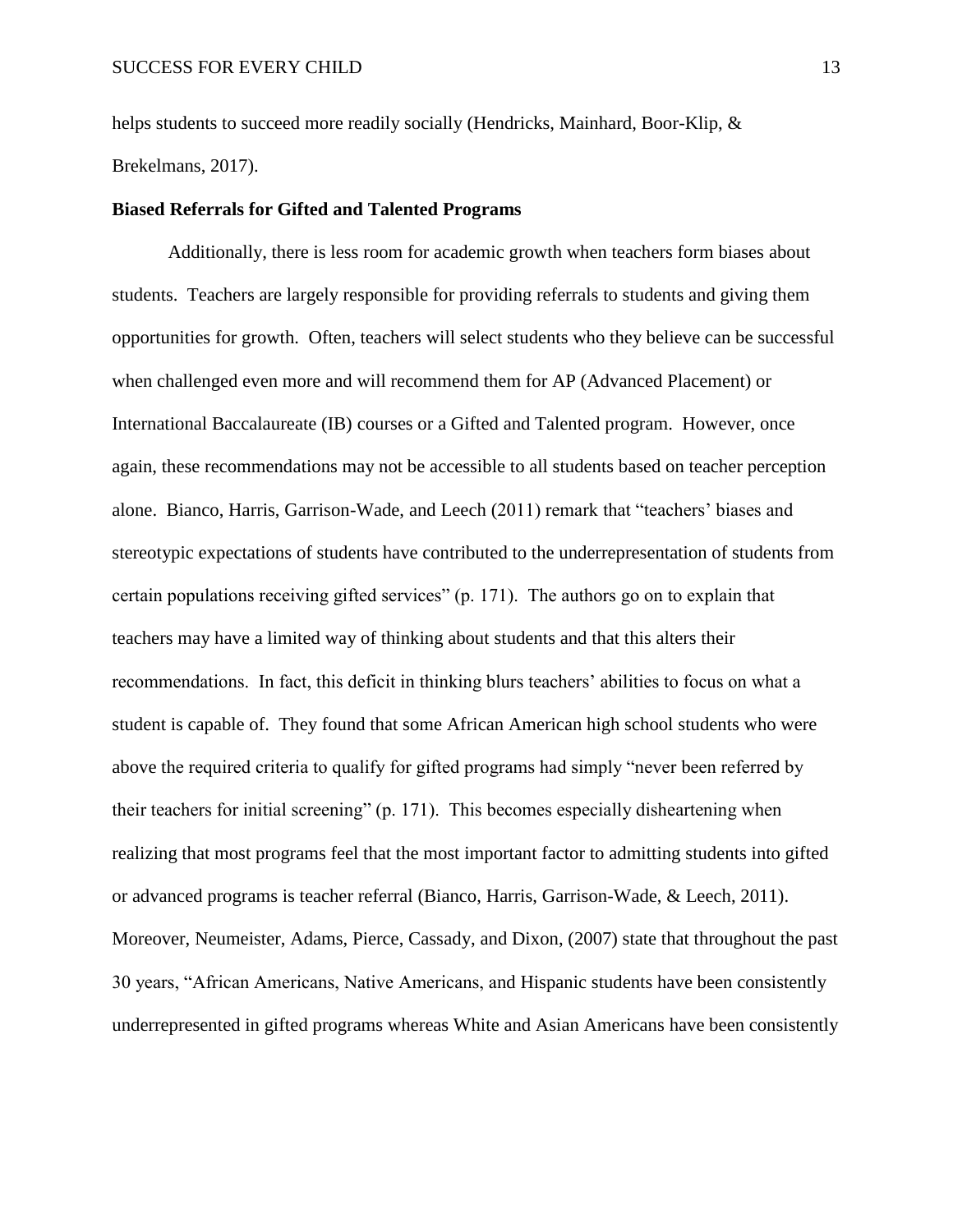overrepresented" (p. 480). Even when scoring at or above their gifted peers, minority groups are less likely to be referred to gifted programs.

#### **Student Behaviors based on Teacher Perception**

Teacher biases contribute to multiple facets of a student's school experience. In addition to being a potential barrier to get into accelerated programs or challenged academically, evidence suggests that teacher bias may also contribute to the level of disciplinary measures taken regarding student behaviors (Soumah & Hoover, 2013). Concerning student behaviors, it is a fair question to wonder which came first: poor student behaviors or poor teacher perceptions resulting in poor student behaviors. In some situations, perhaps the two exist simultaneously. Teachers may have had negative experiences with students that shape their perceptions of them. However, the discrepancies between students of color who receive discipline as opposed to their White peers suggests that this may not always be the case (Soumah & Hoover, 2013). Although it may be difficult to discern, it is important to explore this area in order to best help students succeed. First, it is important to note that students of color are more likely to face unjustified punishment at school than their White peers. This unfairness can be seen through "inconsistent rule enforcement and excessive reliance on punishment of students of color" (Soumah & Hoover, 2013, p. 19). When students of color believe their grade or punishment to be unfair, they are much less likely to cooperate or have motivation to do better. Additionally, unfair consequences disrupt students' sense of belonging in school. Naturally, when student feel unwelcome or unsafe or misunderstood, they are much less likely to comply with the rules and general expectations (attending classes, turning in homework, etc.) of the school system.

# **Interventions**

# **School Counselor Interventions**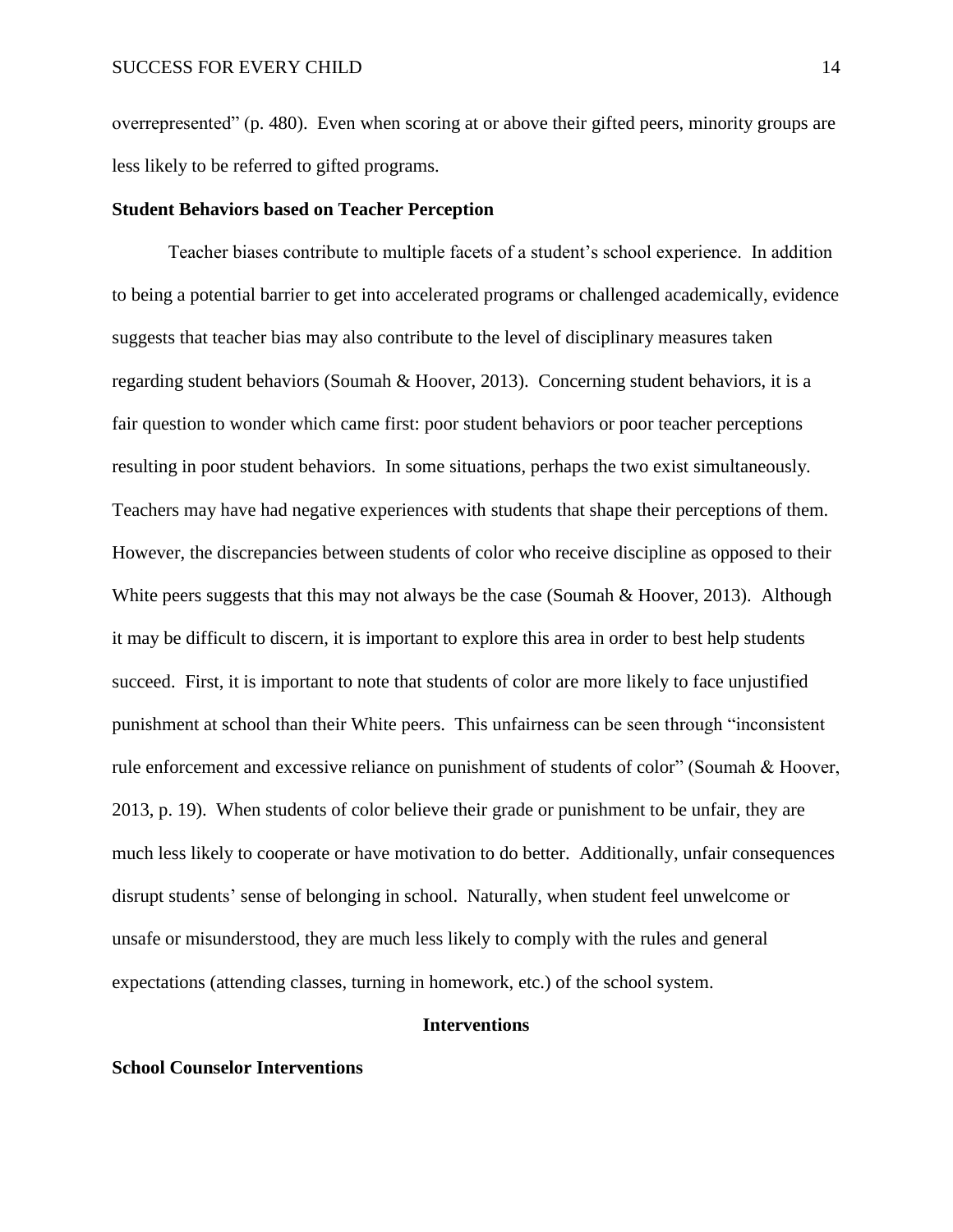Teachers take on a powerful role in student lives socially and academically both inside and outside of the classroom. Another force working towards school-wide student success is the school counselor. A school counselor has the responsibility to not just individual students, but to the school system as a whole. Based on American School Counselor Association (ASCA) National Model (2012), a school counselor is charged to be a change-agent in schools. As change agents, school counselors can have a positive effect on the school climate in schools, advocate for equity for students of color, and help school personnel address achievement gaps and social justice issues in the school system.

Mason, Ockerman, and Chen-Hayes (2013) propose implementing the change-agent-forequity (CAFE) model in order to embrace this role to its fullest potential. The CAFE model charges school counselors to act on behalf of another person or persons in order to produce justice that is free from bias. This intervention draws from the ASCA National Model's framework for a school counselor that involves "leadership, advocacy, collaboration and systemic change" (Mason, Ockerman, & Chen-Hayes, 2013, p. 6). School counselors abiding by the CAFE model will demonstrate leadership, advocacy, collaboration, and systemic change. When implementing the CAFE model, school counselors must see all potential spheres of influence in order to ensure that all students are being treated with equity. The school counselor should practice this model at the building level (e.g.,. advocate for students who do not speak English in the building and making sure they are being given the resources they need), the district level (share new ideas or practices), at the state level (e.g., advocate for funding for school counseling programs), and at the national level (e.g.. attend conferences). The CAFE model drives the school counselor to seek out inequalities in the school system and advocate for change. Therefore, it would be a natural and expected step for a School counselor to intervene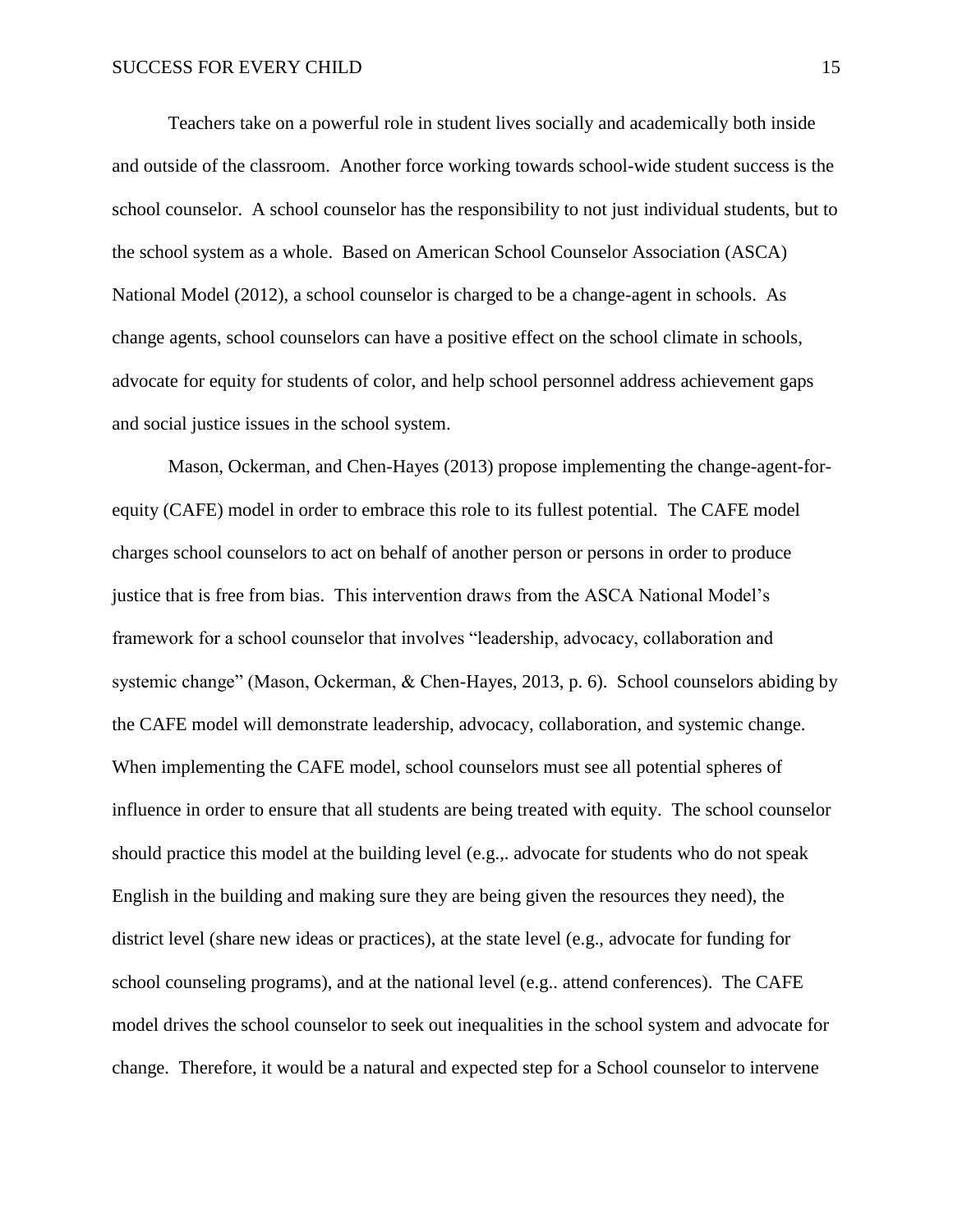on behalf of the students who are experiencing injustice based on the perceptions of their teachers. School counselors also take leadership roles in school-wide interventions.

# **Interventions for Teachers**

*REST CD.* Interventions with teachers may prove to be more difficult than with the students in the building. First, teachers are very busy meeting the educational needs of the children they teach. Additionally, school counselors are not supervisors of teachers. Therefore, it would be important for school counselors to work with administration in developing and implementing interventions, and to remain mindful about how to propose intervention while maintaining positive working relationships with colleagues. One intervention with research support is the Racial and Ethical Sensitivity Test-Compact Disk (REST-CD) (Sirin, Brabeck, Satiani & Rogers-Serin, 2003). The REST-CD is designed to measure ethical sensitivity when looking at incidents involving a form of discrimination in the school setting. The REST-CD consists of 3 videotaped scenarios followed by questions given by an interviewer. Each scenario is played two times in order for the viewer to absorb as much information about the scene as possible. Each scenario takes about 30 minutes to complete. A more time efficient version of this test is called the Quick-REST (Sirin, Rogers-Sirin, Collins, 2010). Here, the video scenarios are still given. However, viewers are given Likert-type scaled items to respond to, eliminating the role of the interviewer, thus making it a more practical option for schools. Given scenarios measure racial and gender sensitivity (Cannon, 2010). This intervention could be implemented during a staff development day. Their results from the Quick-REST would be given to each staff member and the results would be explained to them. Staff members may respond better to this intervention if they know their results will be kept confidential, and therefore, school counselors should be considerate of how they handle the information they may see in order to encourage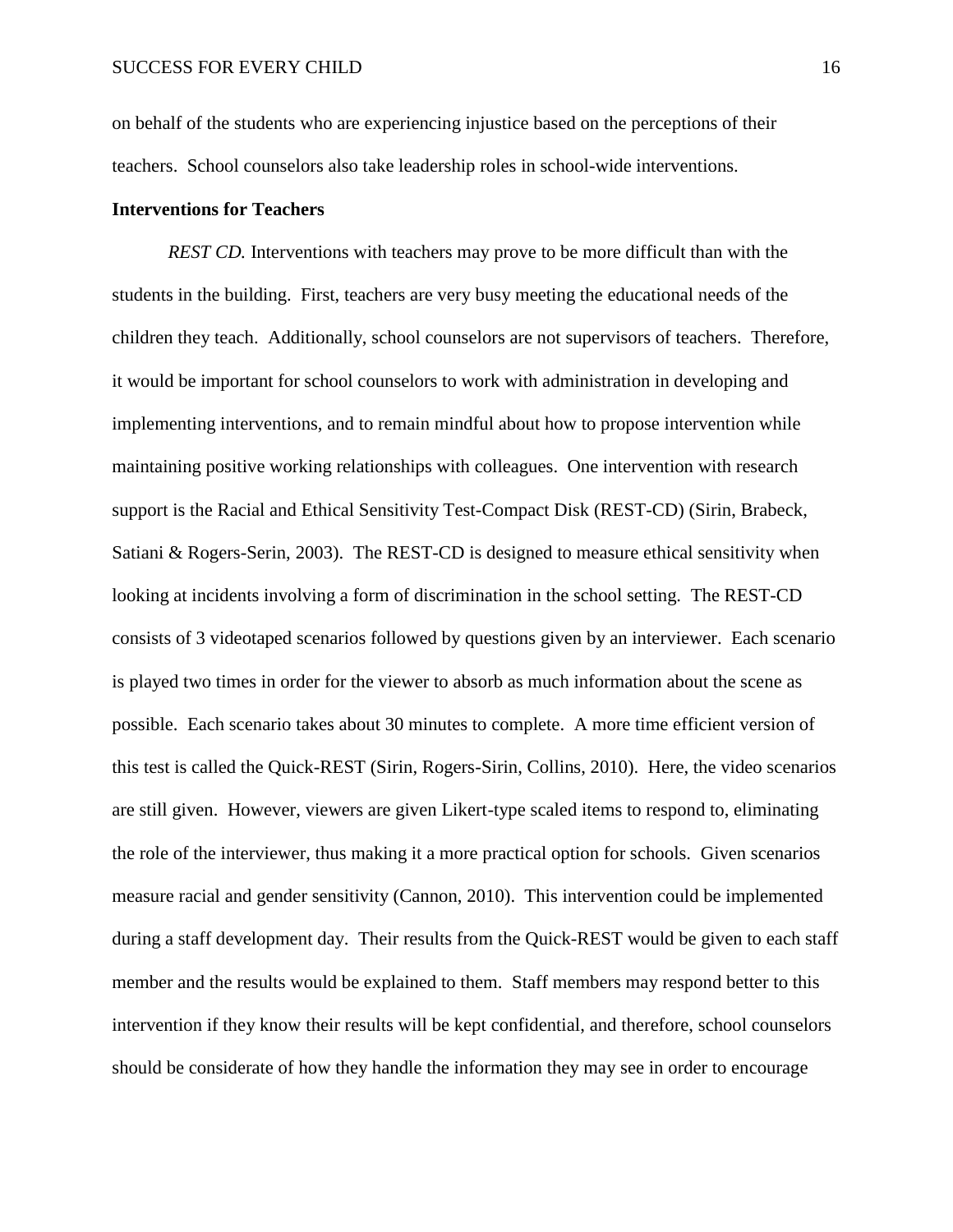honest answers from teachers. Follow-up discussion and resources would be provided according to their results. This intervention may provide self-awareness to teachers; however, processing of the results would be necessary for understanding, and additional interventions, such as education and/or strategies, would be needed for change to occur.

*Value-diversity mindset.* In hopes to create an equal and fair-minded environment in the classroom, some teachers have decided to teach with a 'color-blind' mindset. This approach to managing diversity essentially claims to not 'see race.' Instead, the idea is to assume there are no differences between people and therefore, discrimination will not exist under this mindset. However, Apfelbaum, Pauker, Sommers, and Ambady (2010) have found that although the color-blind approach is well-meaning, the effects are not desirable. Apfelbaum et al. found that students taught under this mindset were no less discriminated and missed out on valuable pieces of history. For example, students were stunned to find out that Martin Luther King Jr. was African American.

Rather than taking this approach in the schools, these authors found that a value-diversity mind-set was far more effective. Under this model, teachers do not shy away from diversity, but celebrate that many different people live on the earth and bring unique benefits (Apfelbaum, Pauker, Sommers, & Ambady, 2010). In a similar way, if a school is not already practicing a value-diversity mind-set in the classroom, this would be a beneficial option to implement. Diversity in this context may include race, gender, ability level, socioeconomic status, or religion, to name a few. Diversity is a broad term that encompasses more than race alone. Once students learn to talk about differences in a positive way in the classroom, they will be able to connect this same way of thinking outside of the classroom among their peers.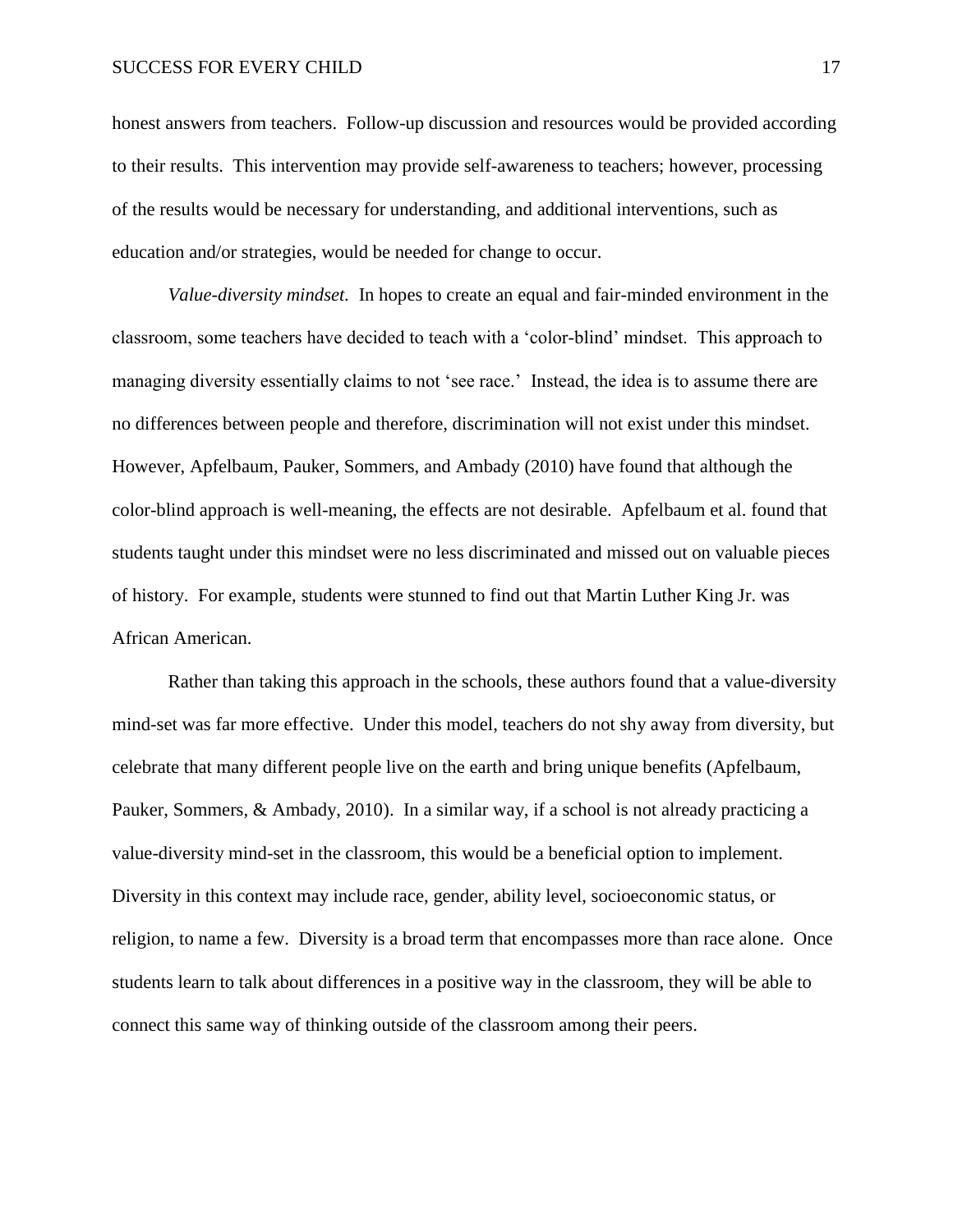Additionally, students have been shown to demonstrate fewer biases when their learning environment represents a variety of cultures. Research shows that when teachers utilize educational materials written by different people of races, cultures, genders, and sexual orientations that differ from the majority culture, students grow in understanding of those who are not exactly like them, and therefore, they develop fewer biases. Even by having artwork, posters, or other visual representations in the classroom that is from other cultures and places around the world, students are less likely to be discriminatory (Dee & Gershenson, 2017). Although these steps are fairly minor, they should not be overlooked regarding the significance that celebration of cultural diversity has on students.

# **School-wide Interventions**

*Love and Logic*. The message that school-wide interventions sends to students is very powerful. It tells them that people in the system care enough to try to reduce bias, stereotyping, and discrimination and that they belong. One intervention that some schools have found to be remarkably beneficial is Love and Logic. Fay (2006) describes Love and Logic as an intervention that capitalizes on building relationships between teachers and students. Though Love and Logic pushes for parental involvement and is most successful when parents are involved, it is not unsuccessful without that component. This program provides teachers, parents, and others in the school building strategies to implement with students regarding behavioral difficulties, increasing motivation, and providing students life-long skills of resiliency and problem solving. Love and Logic derives from two areas: "(1) studies examining basic principles of learning and conditioning, including cognitive or social learning theories" and "(2) research examining human emotional needs and their relationship to motivation" (Fay, 2006, p. 2). By building stronger relationships between students and children, the school-climate shifts so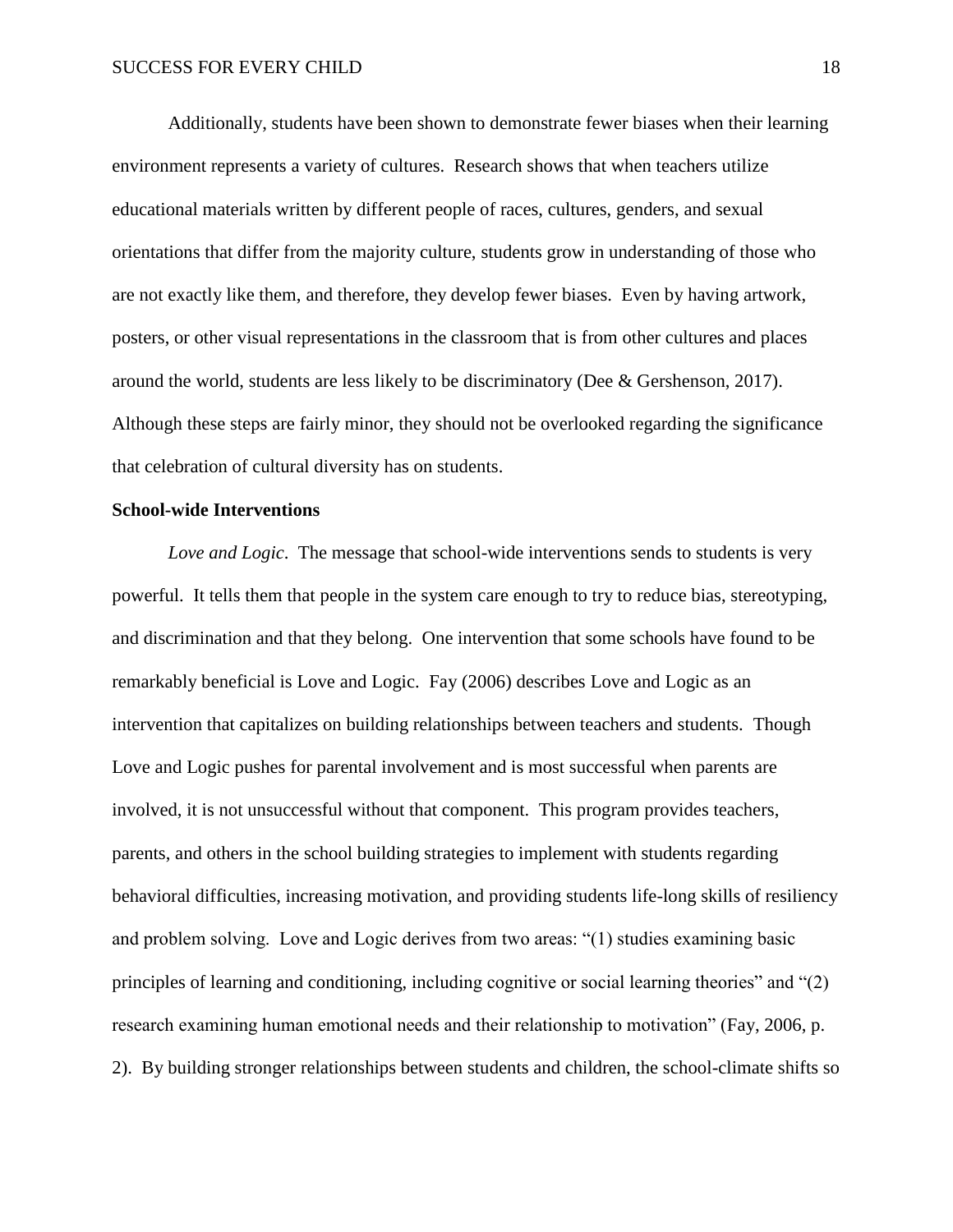that both have a more enjoyable experience at school. Fay (2006) conducted a study implementing Love and Logic in several schools. The specifics of this study are as follows: the participants were 963 students throughout several states, representing a wide range of ethnic groups and socio-economic statuses. Teachers were given a pre-test and post-test. The results showed a positive impact of Love and Logic on the school environment. One question was "I find myself enjoying good relationships with challenging students (Fay, 2006, p. 8). Here, the results showed a mean result of 3.59 (on a scale of 1-5) in the pre-test and 3.99 in the post-test. Another is "I find myself feeling confident that I can handle discipline problems" (p.7). The results here are 3.62 pre-test and 4.09 post-test. These results show the effectiveness of this program. Teachers gained confidence in how to handle issues and build more positive relationships with their students.

*PBIS.* Another intervention that would be beneficial to implement school-wide is Positive Behavioral Interventions and Supports (PBIS). PBIS includes clear expectations across the school system, as well as a multi-tiered system of supports (MTSS) that provides prevention and intervention when expectations (academic and behavioral) are not met. PBIS encourages systematic and consistent prevention of student behavior problems by promoting positive student behaviors and a positive school environment. PBIS is unique in the sense that it is not just limited to the context of the classroom, but extends to the hallways, lunchroom, and even on the bus. The expectations for positive behaviors dominate the school culture and therefore, transforms the over all climate to one of positivity. Bradshaw, Pas, Debnam, and Johnson (2015) found that, schools that implemented PBIS with fidelity experienced 20% to 60% of a decrease in office discipline referrals. This speaks highly to the success of this program.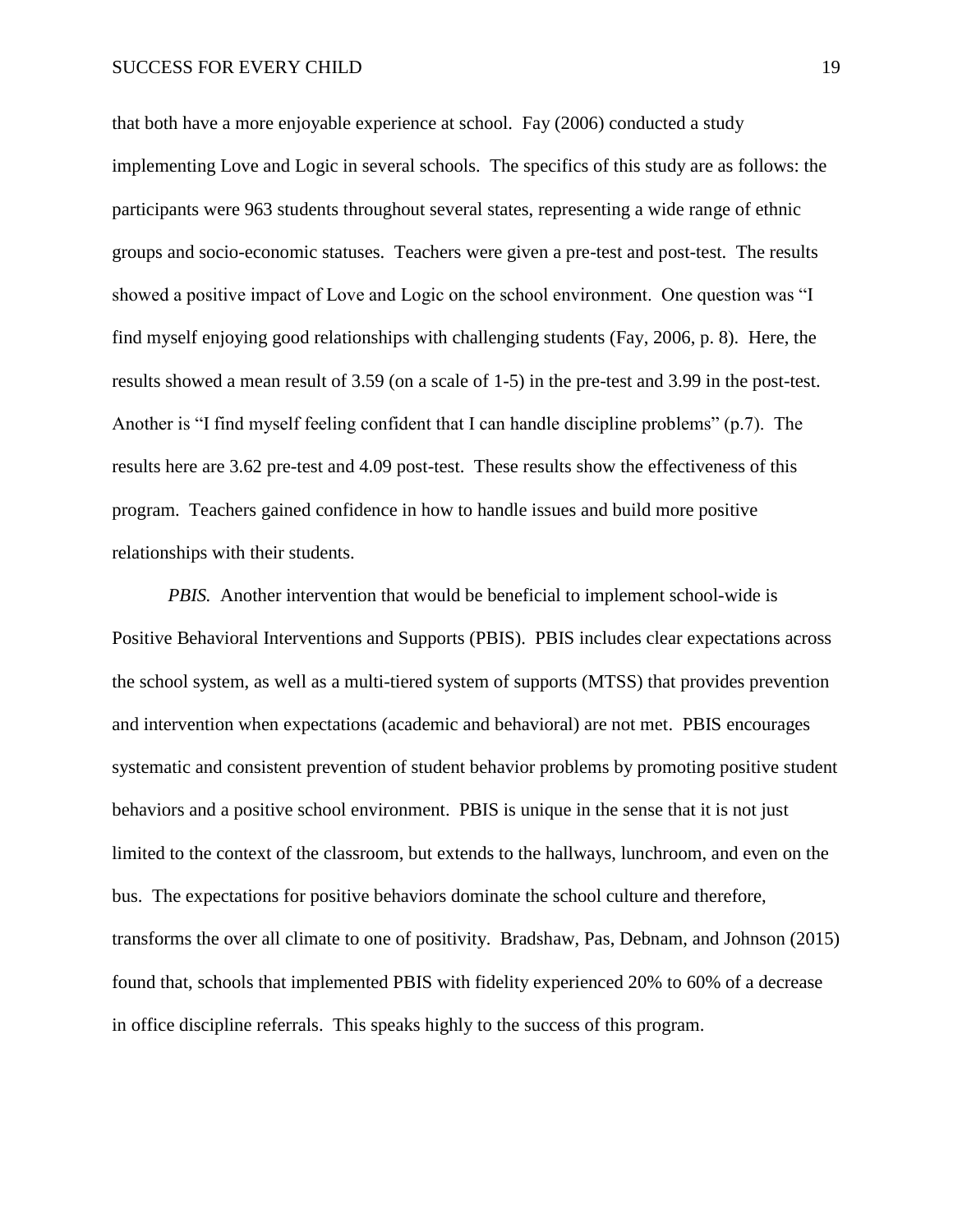The multi-tiered system of supports (MTSS) is a subset of PBIS that helps to address student behaviors. MTSS addresses "behavioral, social learning, organizational, and positive youth development theories and promotes strategies that are used by all staff consistently across all school contexts" (Bradshaw, Pas, Debnam, & Johnson, 2015, p. 481). It aims to ensure that all students are treated fairly when being disciplined (Bradshaw, Pas, Debnam, & Johnson, 2015).

Since both programs seem to be effective, using one or the other, or possibly both could yield success. Both of these interventions help to equalize the treatment of students across the entire school by providing teachers with clear expectations and strategies to work with students who seem difficult to them. These interventions may help to lessen biased decisions toward students and create a school environment in which all students have the opportunity to succeed and to thrive. These interventions have the potential to drastically shift school culture so that all students find a place of belonging and student achievement improves.

#### **Conclusion**

In conclusion, teacher perceptions of students have the power to markedly affect the level of success they experience at school both academically and socially. Often, initial impressions are based on race, gender, and socio-economic status (Dell'Angelo, 2016). These impressions feed into the perceptions that teachers then use to relate to students. If a teacher perceives a student as one who will be academically successful or socially friendly, the teacher will treat the student as such (Hughes, Zhang, & Hill, 2006). In self-fulfilling prophecy, the students will rise or fall to the expectations set before them (Niari, Manousou, & Lionarakis, 2016).

Research-based interventions that have been helpful to schools in response to biased perceptions are the quick-REST CD (Sirin, Brabeck, Satiani & Rogers-Serin, 2003), a value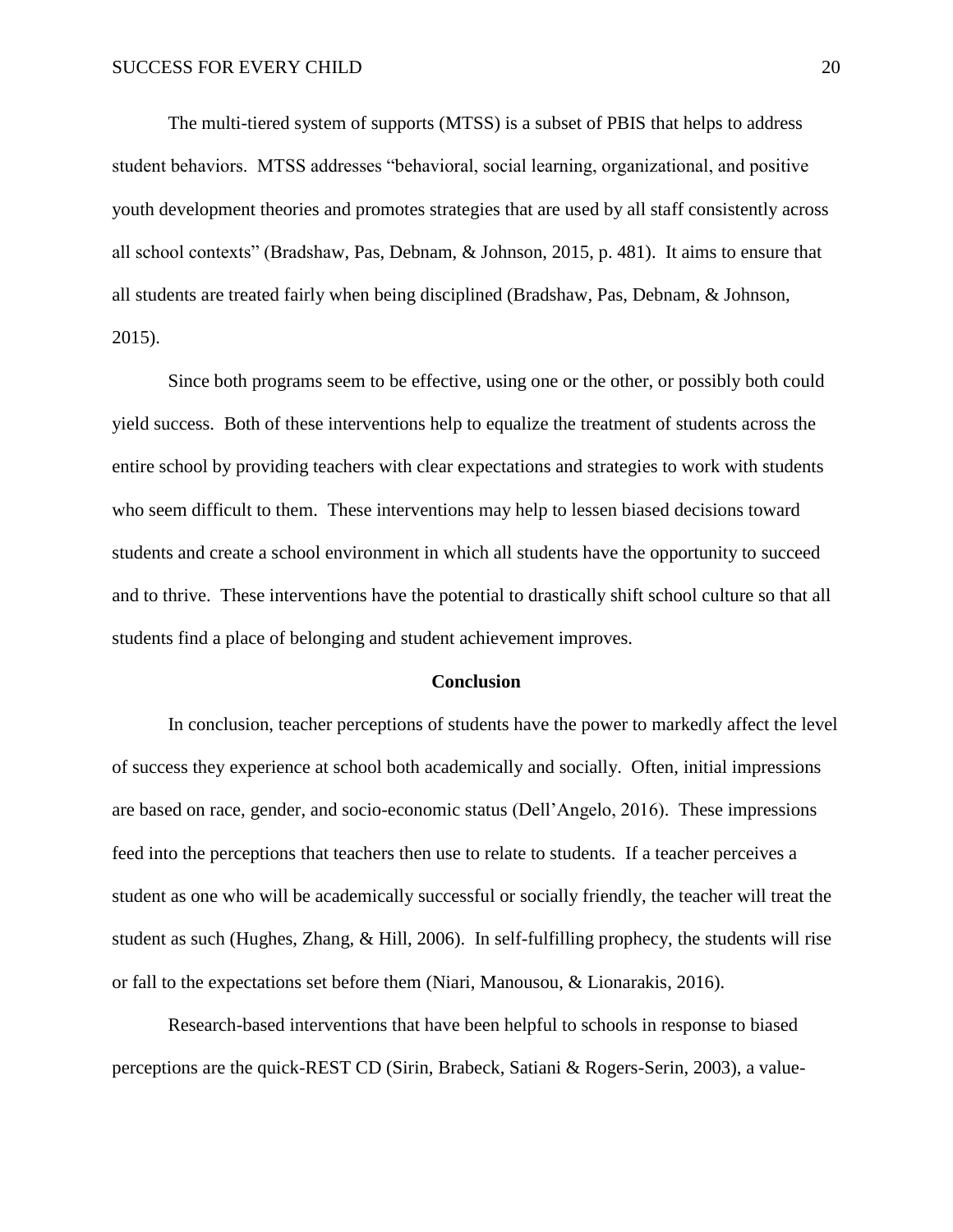diversity mindset (Apfelbaum, Pauker, Sommers, & Ambady, 2010), Love and Logic (Fay, 2006), and PBIS (Bradshaw, Pas, Debnam, & Johnson, 2015). These interventions can be used with teachers as well as school-wide. Interventions can be implemented with the help of the school counselor, who's job is to be a change-agent in the school system (American School Counselor Association National Model, 2012). Teachers hold a powerful role in student's lives and can use that positive to challenge all students in order to increase student achievement. Students will raise to the expectations set before them and teachers have the rich opportunity to set these for students.

**References**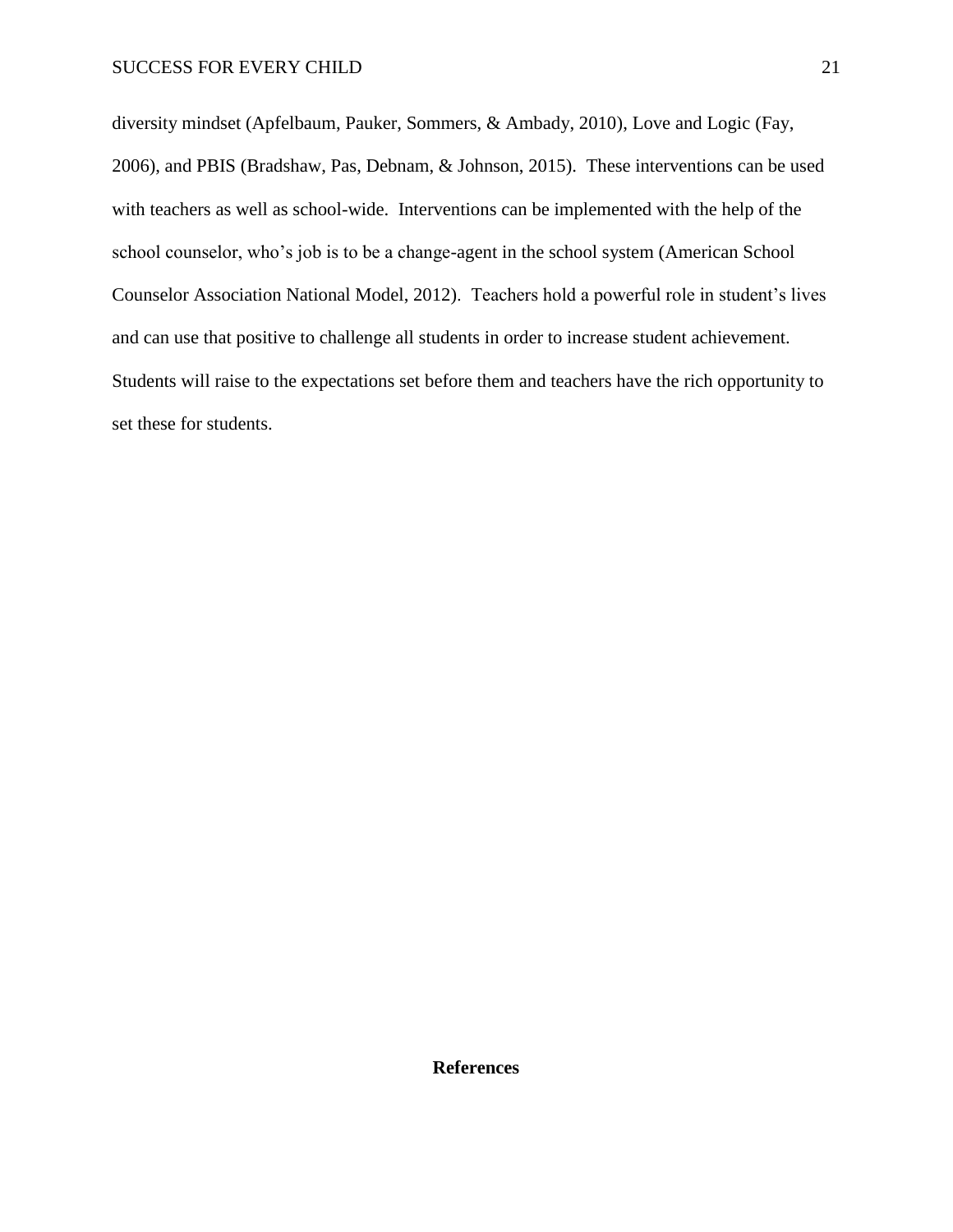- American School Counselor Association (2012). *The ASCA national model: A framework for school counseling programs, third edition.* Alexandria, VA: Author.
- Apfelbaum, E. P., Pauker, K., Sommers, S. R., Ambady, N. (2010). In blind pursuit of racial equality? *Psychological Science, 21*(11), 1587-1592. Doi: 10.1177/0956797610384741
- Barnes, J. A., & Eadens, D. (2014). A study into the perceptions of students of color and their ninth-grade academic experience. *NCPEA Education Leadership Review of Doctoral Research, 1*(1), 25-38.
- Bianco, M., Harris, B., Garrison-Wade, D., & Leech, N. (2011). Gifted girls: Gender bias in gifted referrals. *Roeper Review, 33*, 170-181. doi: 10.1080/02783193.2011.580500
- Bradshaw, C. P., Pas, E. T., Debnam, K. J., & Johnson, S. L. (2015). A focus on implementation of Positive Behavioral Interventions and Supports (PBIS) in high schools: Associations with bullying and other indicators of school disorder. *School Psychology Review, 44*(4)*,* 480-498.
- Brady, K., & Woolfson, L. (2008). What teacher factors influence their attributions for children's difficulties in learning? *British Journal of Educational Psychology, 78*, 527-544.
- Cannon, E. P. (2010) Measuring ethical sensitivity to racial and gender intolerance in schools. *Journal of School Counseling, 8.*
- Dee, T., & Gershenson, S. (2017). Unconscious Bias in the Classroom: Evidence and Opportunities. Mountain View, CA: Google Inc. Retrieved from https://goo.gl/O6Btqi.
- Dell'Angelo, T. (2016). The power of perception: Mediating the impact of poverty on student achievement. *Education and Urban Society, 48*(3), 245-261.

Elhoweris, H., Mutua, K., Alsheikh, N., & Holloway, P. (2005). Effect of children's ethnicity on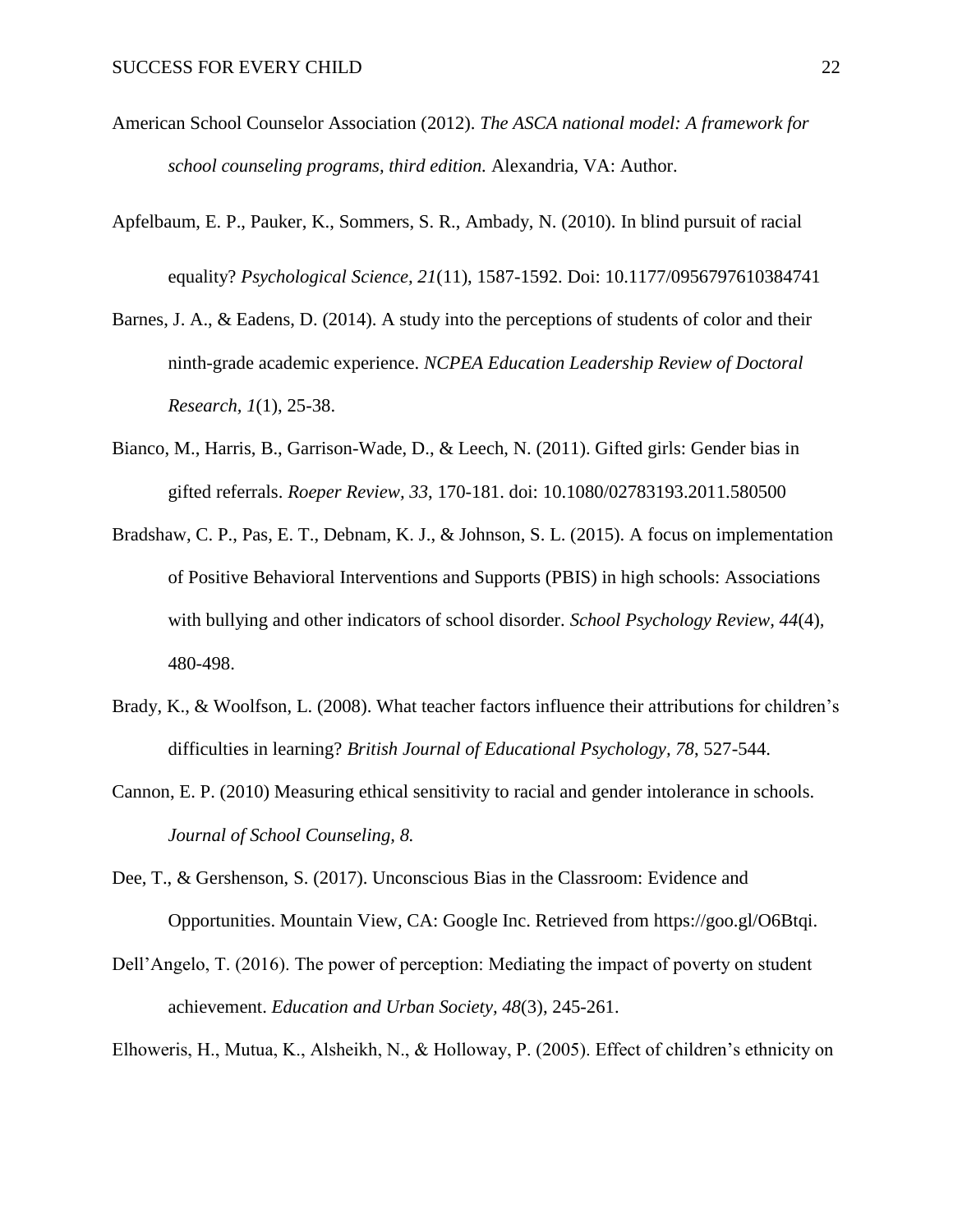teachers' referrals and recommendation decisions in gifted and talented programs. *Remedial and Special Education, 26*(1), 25-31.

- Fay, C. (2006). Effects of the 9 essentials skills for the Love and Logic classroom training program on teachers perceptions of their students behavior and their own teaching competence: A preliminary investigation. Retrieved from loveandlogic.com.
- Hansen, K. (2016). The relationship between teacher perceptions of pupil attractiveness and academic ability. *British Educational Research Journal, 42*(3), 376-398. doi: 10.1002/berj.3227
- Heider, F. (1946). Attitudes and cognitive organization. *Journal of Psychology*, *21*(1), 107–112.
- Hendrickx, M., Mainhard, T., Boor-Klip, H. J., & Brekelmans, M. (2017). Our teacher likes you, so I like you: A social network approach to social referencing. *Journal of Social Psychology, 63*, 35-48.
- Hughes, J. N., Zhang, D., & Hill, C. R. (2006). Peer assessments of normative and individual teacher-student support predict social acceptance and engagement among low-achieving children. Journal of School Psychology, *43*(6), 447–463.

Johnson, C. Y. (2013, February 5). *Everyone is biased: Harvard professor's work reveals we barely know our own minds*. Retrieved from https://www.boston.com/news/science/2013/02/05/everyone-is-biased-harvard-

professors-work-reveals-we-barely-know-our-own-minds

<http://dx.doi.org/10.1016/j.jsp.2005.10.002>

Karakus, M. (2017). An investigation of students' perceptions about democratic school climate and sense of community in school. *Universal Journal of Educational Research, 5*(5), 787-790. doi: 10.13189/ujer.2017.050511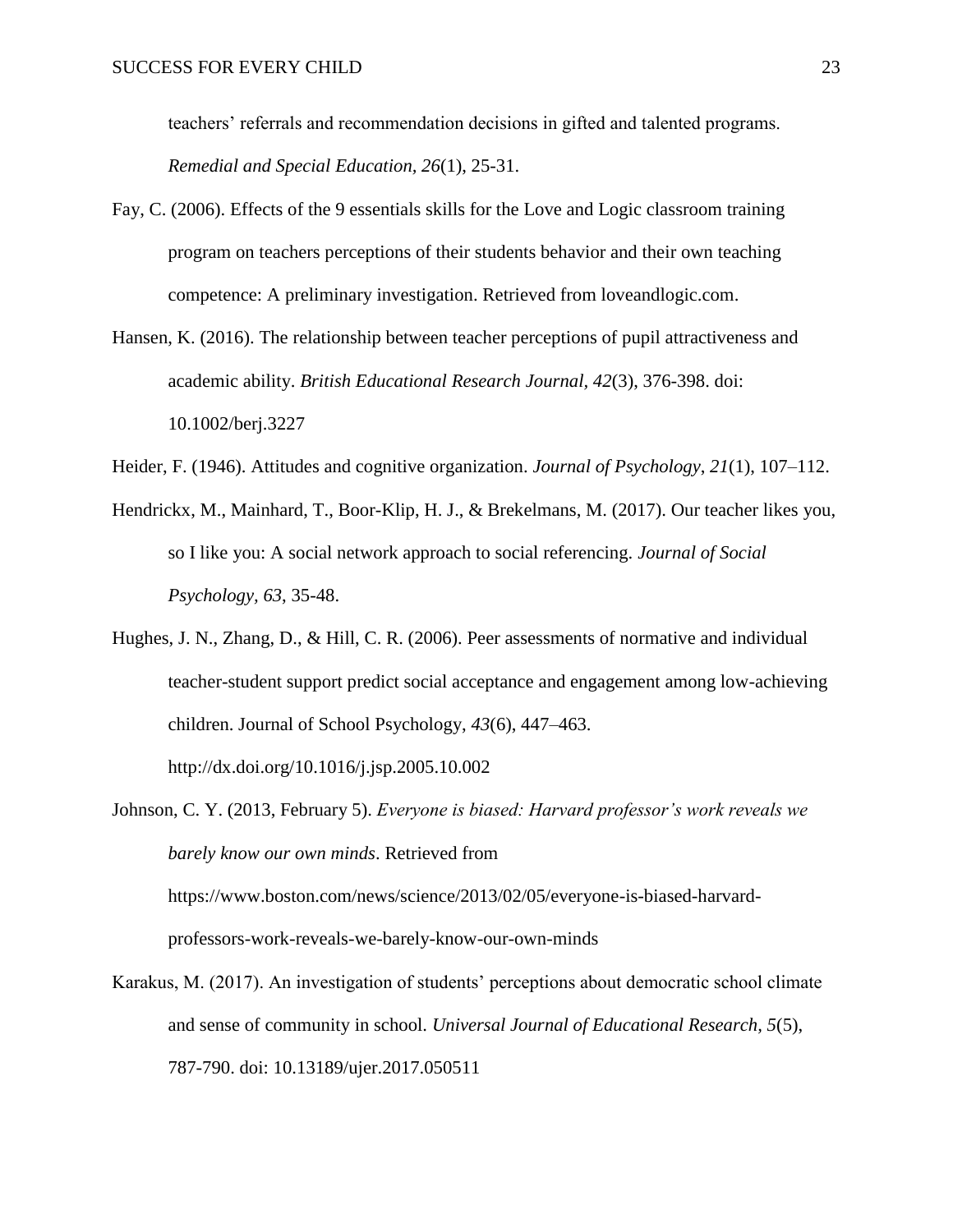- Kenyatta, C. P. (2012). From perception to practice: How teacher-student interactions affect African American male achievement. *Journal of Urban Learning, Teaching, and Research, 8*, 36-44.
- Mason, E. C. M., Ockerman, M. S., & Chen-Hayes, S. F. (2013). Change-Agent-for-Equity (CAFE) model: A framework for school counselor identity. *Journal of School Counseling, 11*.
- McGrady, P. B., & Reynolds, J. R. (2013). Racial mismatch in the classroom: Beyond blackwhite differences. *Sociology of Education, 86,* 3-17.
- Moorman, D., & Wicks-Smith, D. (2012). Poverty discrimination revealed through student peer evaluations. *College Student Journal*, *46*(1), 148-141.
- Neumeister, K, Adams, C., Pierce R., Cassady J., & Dixon, F., (2007). Fourth-grade teachers' perceptions of giftedness: Implications for identifying and serving diverse gifted students. *Journal for the Education of the Gifted, 30*(4)*,* 479-499.
- Niari, M., Manousou, E., & Lionarakis, A. (2016). The Pygmalion effect in distance learning: A case study at the Hellenic Open University. *European Journal of Open, Distance and E-Learning, 19*(1)*,* 36-53.
- Sigelman, C. K. & Rider, E. A. (2017). *Life-span human development* (9th ed.). Belmont, CA: Wadsworth, Inc.
- Sirin, S. R., Brabeck, M. M., Satiani, A., & Rogers-Serin, L. (2010). Validation of a measure of ethical sensitivity and examination of the effects of previous multicultural and ethics courses on ethical sensitivity. *Journal of Ethics & Behavior, 13*(3)*,* 221-235.
- Sirin, S. R., Rogers-Sirin, L., & Collins, B.A. (2010). A measure of cultural competence as an